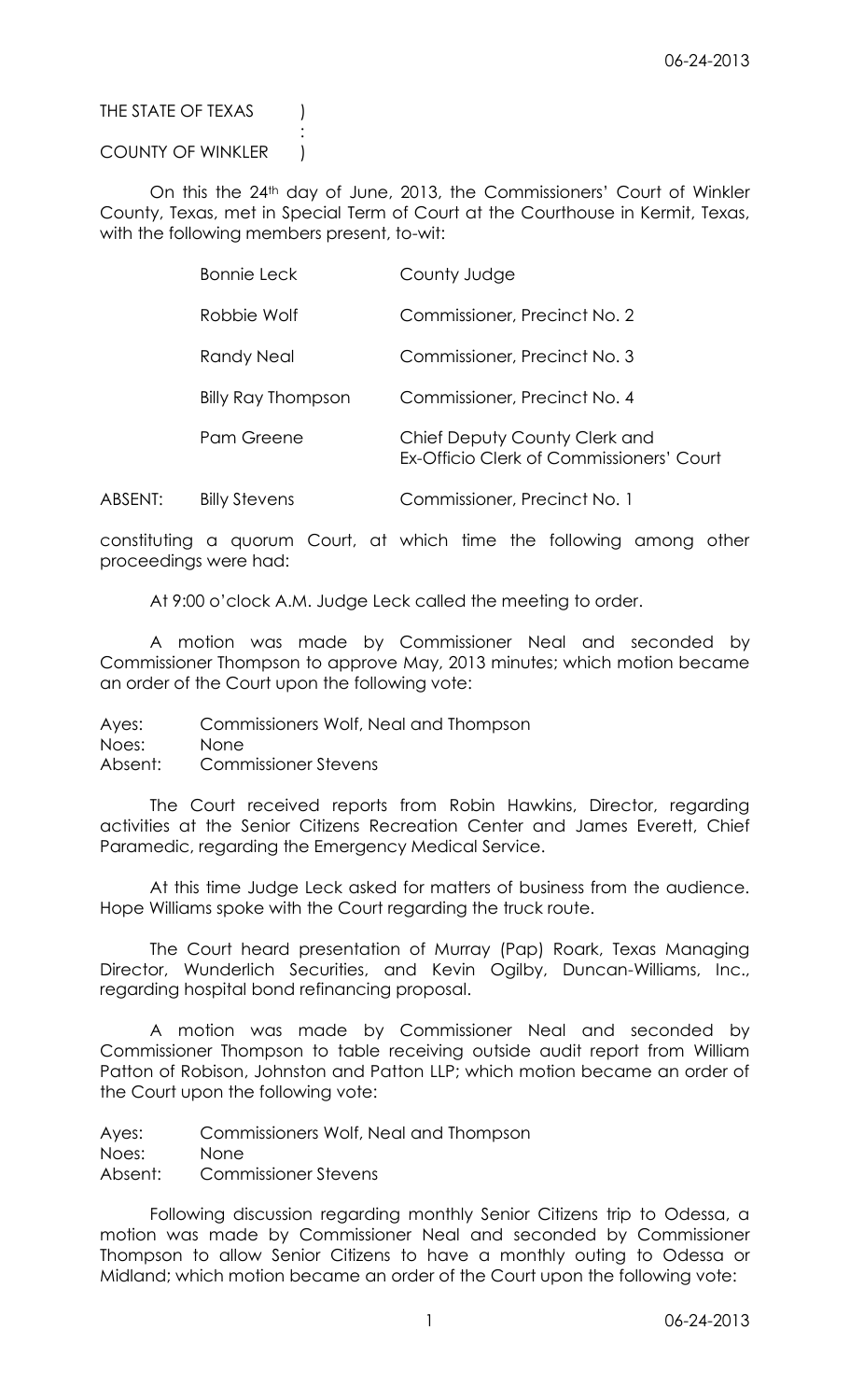Ayes: Commissioners Wolf, Neal and Thompson Noes: None Absent: Commissioner Stevens

A motion was made by Commissioner Neal and seconded by Commissioner Thompson to approve Pipeline Construction and Indemnity Contract between Winkler County and Regency Field Services LLC for new road bore on County Road Number 302; which motion became an order of the Court upon the following vote: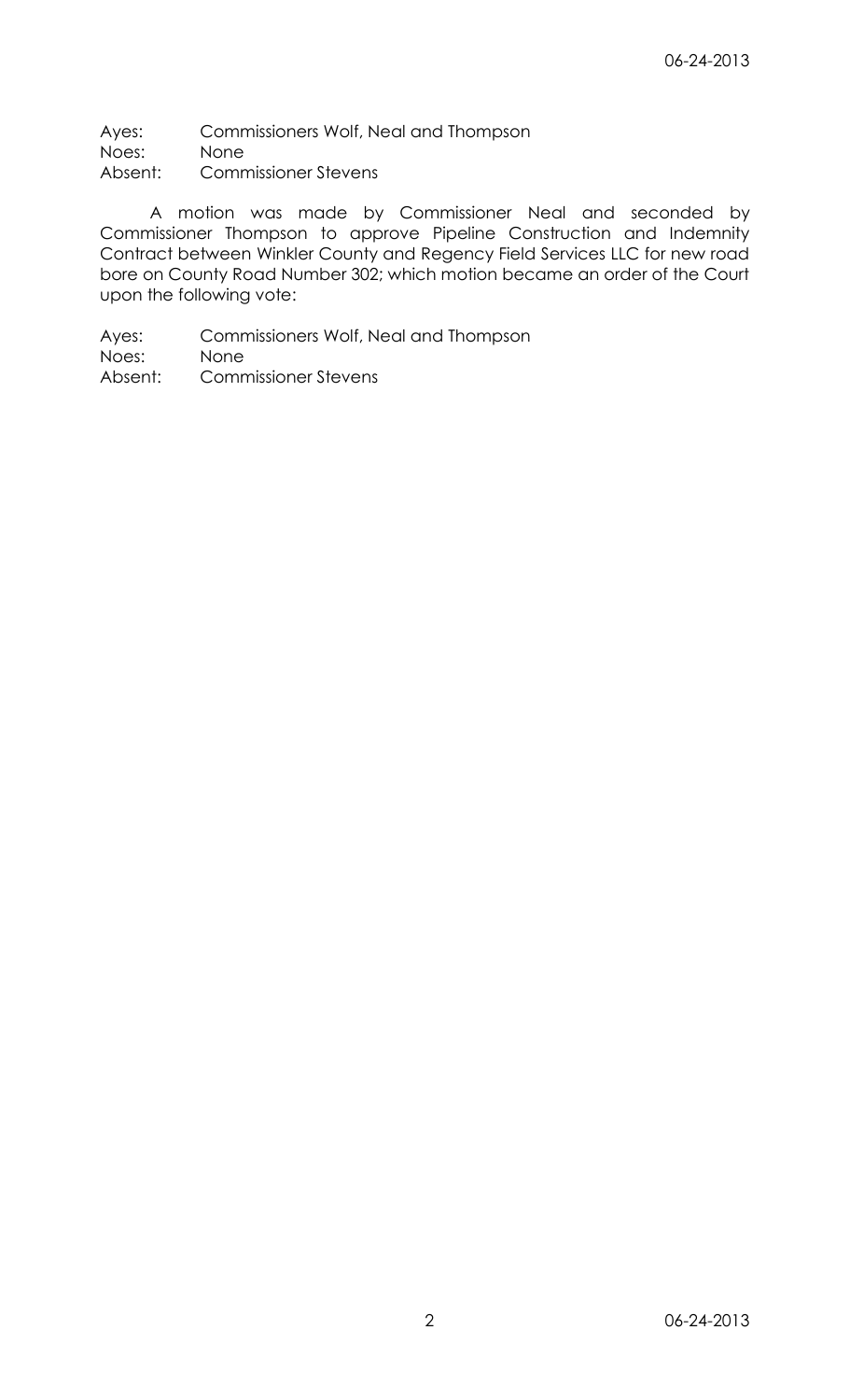Precinct Number 3

## PIPELINE CONSTRUCTION  $\bf AND$ **INDEMNITY CONTRACT**

**State of Texas County of Winkler** 

 $\frac{1}{2} \left( \frac{1}{2} \right)$ 

Comes now Winkler County Commissioners' Court, by and through The Honorable Bonnie Leck, County Judge, and REGENCY FIELD SERVICES LLC, Applicant, which makes this a contract governing the installation of a 10" steel pipeline, and in support of same, the parties make the following agreements and covenants:

1. The parties to this Agreement are Winkler County, Texas and REGENCY FIELD SERVICES LLC. Winkler County agrees to grant REGENCY FIELD SERVICES LLC at their expense, the right to construct a road crossing for 10" pipeline at County Road 302 N 31°53'39.768"

W 103°02'47.052"

## 2. CONDITIONS

When Applicant installs a Facility in the crossing area, the following terms and conditions shall apply:

- a. Applicant shall comply with all requirements of the Texas Underground Facility Damage and Safety Act, Section 251, et seq. Texas Utilities Code, and assumes all risks and liabilities pursuant to that Section.
- b. Applicant shall bury said pipeline to a depth consistent with the Odessa District of the Texas Department of Transportation requirements from easement to easement.
- c. Applicant shall install and maintain suitable buried markers indicating the location of Applicant's Facility in the crossing area.
- d. Applicant shall carry out all work in the crossing area in a proper and diligent manner and in accordance with good engineering and construction practices.
- e. Applicant shall notify Winkler County 48 hours prior to the commencement of any ground disturbance within 30 feet of Winkler County's easement to enable a field representative to locate and identify the limits of Winkler County's road easements.
- f. During its operations pursuant to the Agreement, Applicant shall have available at the crossing area a copy of this Agreement approved by Winkler County Commissioners' Court.
- Applicant shall ensure that the work is carried out in accordance with the g. technical details that are set out in its request for permission that have been accepted by Winkler County and in accordance with the Location Plan and Profile.
- h. The Applicant shall inform its contractors of their responsibilities regarding any construction or installation of a facility subject to this Agreement.
- When necessary to protect the public, the Applicant shall fence or barricade the i. area around the excavation and shall erect such warning signs as required.
- j. Applicant shall ensure that the weight of any equipment crossing over Winkler County roads will not cause any damage to said roads. Applicant shall, if requested by Winkler County field representative, ramp the crossing area during any such crossing of equipment.
- k. Applicant shall physically support Winkler County bridges, culvert crossings and road easements as required, or as directed by Winkler County, while any work is being carried out hereunder.
- 1. Applicant shall cover any Winkler County road or easement damage with such quantity and quality of backfill material as is specified by Winkler County field representative prior to the Applicant commencing backfilling operations.
- m. Applicant shall, as soon as it is reasonably practical after the completion of Applicant's work in the crossing area, restore the surface of the crossing of the

Road Bore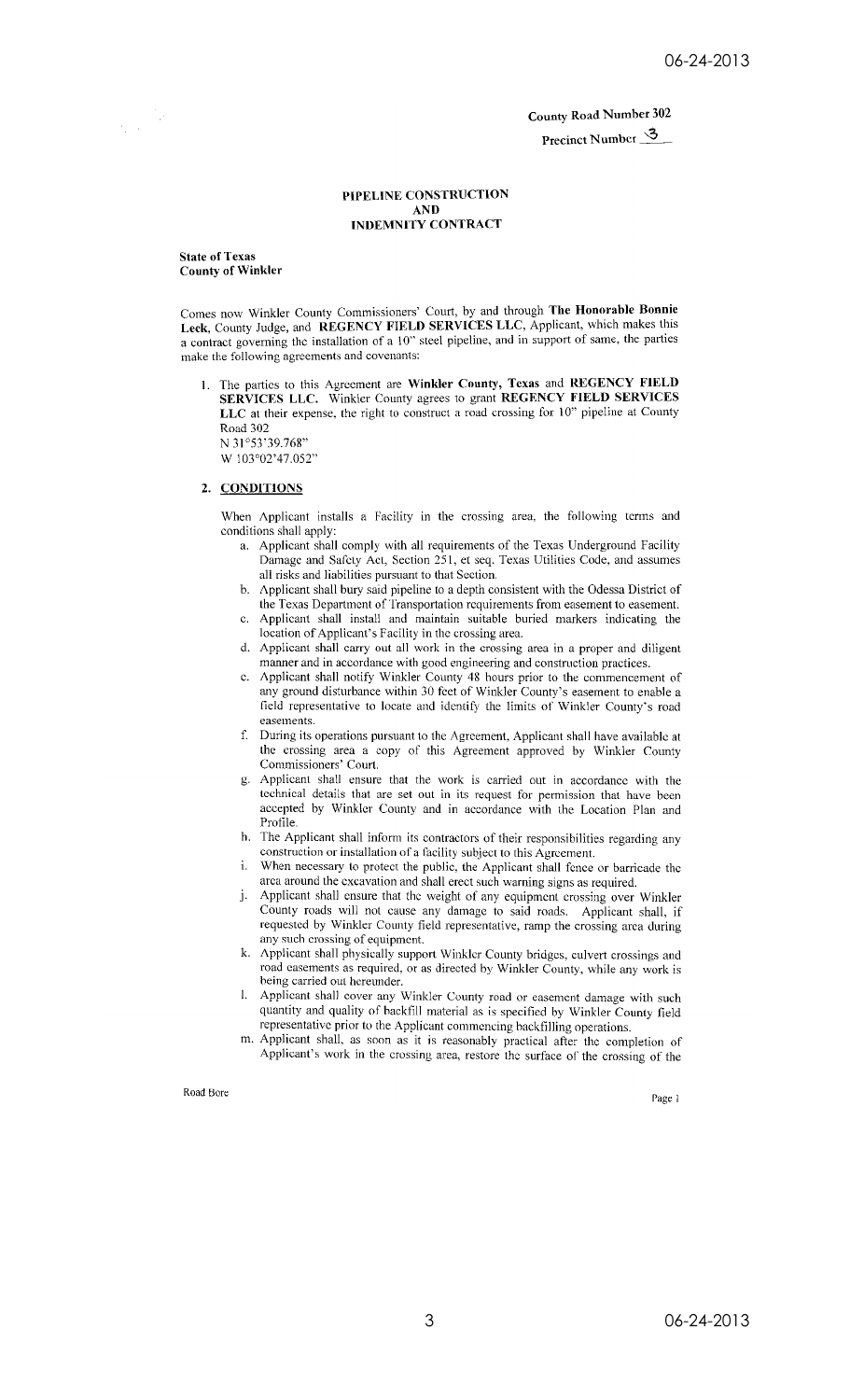Precinct Number  $\frac{3}{2}$ 

area as closely as is practical to the condition in which it existed immediately prior to the work being commenced.

- In the case of damage to Applicant's Facility in the crossing area or other n. emergency, Applicant shall commence the necessary work and shall forthwith give to Winkler County's field representative verbal notice of such damage or other emergency and of the necessary work to be conducted, and shall forthwith give written notice to Winkler County.
- The whole of the cost of the work with respect to Applicant's facility in the  $O<sub>1</sub>$ crossing area shall be borne by Applicant.
- p. Applicant shall be liable for and shall pay all taxes, rates and assessments of every description whatsoever that may be imposed by any lawful authority by reason of the presence of Applicant's facility in the crossing area, or by reason of this Agreement or of anything done by Applicant pursuant to this Agreement.<br>Applicant shall indemnify Winkler County from and against all such taxes, rates and assessments.
- The costs associated with the location and identification of REGENCY FIELD q. SERVICES LLC's pipelines or the supervision or monitoring of work in the crossing area shall not be charged to the Applicant for short term work. However, if Applicant's work extends past three (3) working days, these extended costs, including the first three (3) days, will be charged to the Applicant.
- Applicant shall, except in cases of emergency, provide three (3) working days' notice to Winkler County prior to commencement of construction or installation of the facility.

## 3. REMEDY ON DEFAULT

 $\frac{1}{\sum_{i=1}^{n} \sum_{j=1}^{n} \sum_{j=1}^{n} \sum_{j=1}^{n} \sum_{j=1}^{n} \sum_{j=1}^{n} \sum_{j=1}^{n} \sum_{j=1}^{n} \sum_{j=1}^{n} \sum_{j=1}^{n} \sum_{j=1}^{n} \sum_{j=1}^{n} \sum_{j=1}^{n} \sum_{j=1}^{n} \sum_{j=1}^{n} \sum_{j=1}^{n} \sum_{j=1}^{n} \sum_{j=1}^{n} \sum_{j=1}^{n} \sum_{j=1}^{n} \sum_{j=1}^{n} \sum_{j=$ 

In the case of default by Applicant in carrying out any of the provisions of this Agreement, Winkler County may give notice thereof to Applicant. If Applicant fails to commence to remedy such default with fifteen (15) days after receipt of such notice and diligently complete such remedy thereafter, Winkler County may take such steps as are appropriate to remedy such default and Applicant shall be liable for and shall pay all reasonable costs and expenses incurred by Winkler County in remedying the default.

Without restricting or limiting any other remedy which Winkler County may have against Applicant at law or in equity or pursuant to the terms of this Agreement, in the event the Applicant fails to comply with the terms of this Agreement, the Applicant shall pay to Winkler County forthwith upon demand the sum of Two Thousand Five Hundred and no/100 Dollars (\$2,500.00) as liquidated damages for breach of the aforesaid covenant, it being agreed between Applicant and Winkler County in the event of such breach are impractical to ascertain and that the aforesaid amount is a reasonable estimate thereof.

#### 4. FURTHER WORK

- a. If, subsequent to the initial work to be undertaken by Applicant for its facility, either Winkler County or Applicant desires to undertake any work in the crossing area, this Agreement shall be deemed to grant consent to that party, and the provisions of this Agreement shall apply mutatis muntandis to all subsequent work undertaken by either party.
- **b.** Notwithstanding the foregoing, installation of any facility other than those covered by this Agreement, shall require a separate crossing agreement.
- c. Notwithstanding the foregoing, if emergency work is required by either party, that<br>party shall commence the necessary work and shall forthwith give the other party's field representative verbal notice of the emergency and necessary work, and shall forthwith give written notice hereof.

## 5. LIABILITY AND INDEMNITY

Applicant shall

a. be liable to Winkler County for all loss, damages and expenses which Winkler County may suffer, sustain, pay or incur by reason of any matter or thing arising out of or attributable to any act or omission of Applicant, its servants, agents,

## Road Bore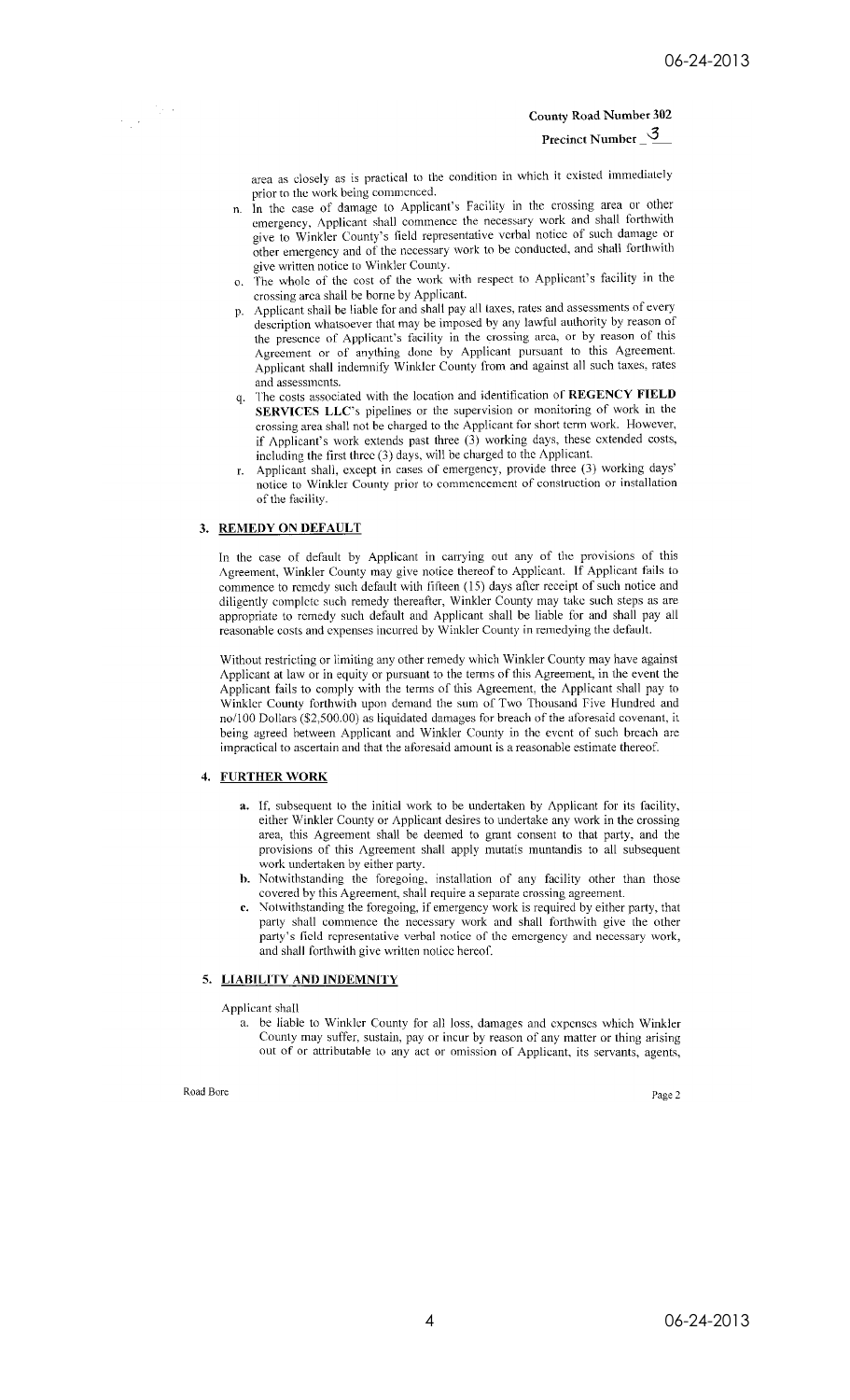Precinct Number  $3$ 

contractors or employees in respect of Applicant's use of the crossing area or by reason of this Agreement, and in addition,

b. indemnify Winkler County against all actions, proceedings, claims, demands and costs which may be brought against or suffered by Winkler County or which it may sustain, pay or incur by reason of any matter or thing arising out of or attributable to any act or omission of Applicant, its servants, agents, contractors or employees in respect of Applicant's construction, use and maintenance of the crossing area or by reason of this Agreement.

## 6. ASSIGNMENT

 $\frac{1}{2}$  ,  $\frac{1}{2}$ 

Neither party shall assign or transfer this Agreement or the rights and privileges hereby granted without the written consent of the other party first had and obtained and such consent shall not be unreasonably withheld. Together with any request for such consent, the Assignor shall provide the other party with the Assignee's written confirmation that the Assignee is familiar with the terms of this Agreement and agrees to be bound by the terms of this Agreement.

- 7. Winkler County does not presume to permit the placement of said line on private land or State highway, and its permission granted hereunder only extends to that portion of said line which travels within the easement of the County Road in Exhibit A.
- 8. REGENCY FIELD SERVICES LLC hereby certifies that they hold superior title to either the mineral or fee simple estate in the properties across which said pipeline shall travel, or are beneficiaries of contract with the property owners entitling the Applicant to construct and place said line. Upon request, the Applicant will provide proof of such contractual agreement or other legal right to place the pipeline upon ground adjacent to the County right of way.
- 9. REGENCY FIELD SERVICES LLC hereby agrees to indemnify and save harmless Winkler County, from any liability or damages the County may suffer as the result of the construction, use, maintenance, placement or failure of the pipeline which is the claims, demands, costs or judgments against the County arising out of subject of this Agreement. The indemnity herein provided shall extend from the date of this Agreement until such date as the line is removed and the site is inspected and approved by the County after said removal.
- 10. If the County, in the enforcement of any part of this Agreement, shall incur necessary expenses, or become obligated to pay attorneys' fees or court costs REGENCY FIELD SERVICES LLC agrees to reimburse the County for such expenses, attorneys' fees, or costs within sixty (60) days after receiving written notice from the County of the incurring of such expenses, attorneys' fees, costs or obligations.
- 11. Should REGENCY FIELD SERVICES LLC fail to pay the County within the sixty (60) day period referred to in the foregoing paragraph, REGENCY FIELD SERVICES LLC agrees to pay interest at the rate of eighteen (18) percent per annum or the maximum legal rate permitted by law on the necessary expenses or costs incurred by the County in the enforcement of this contract or on any sums. REGENCY FIELD SERVICES LLC is obliged to pay with respect to the matter to which indemnity is given by this contract, from the date such expenses or costs are incurred, or such sums are paid by the County.
- 12. The parties agree that the venue for any cause of action filed to enforce or involve the subject matter of this contract shall be in Winkler County, Texas.

Road Bore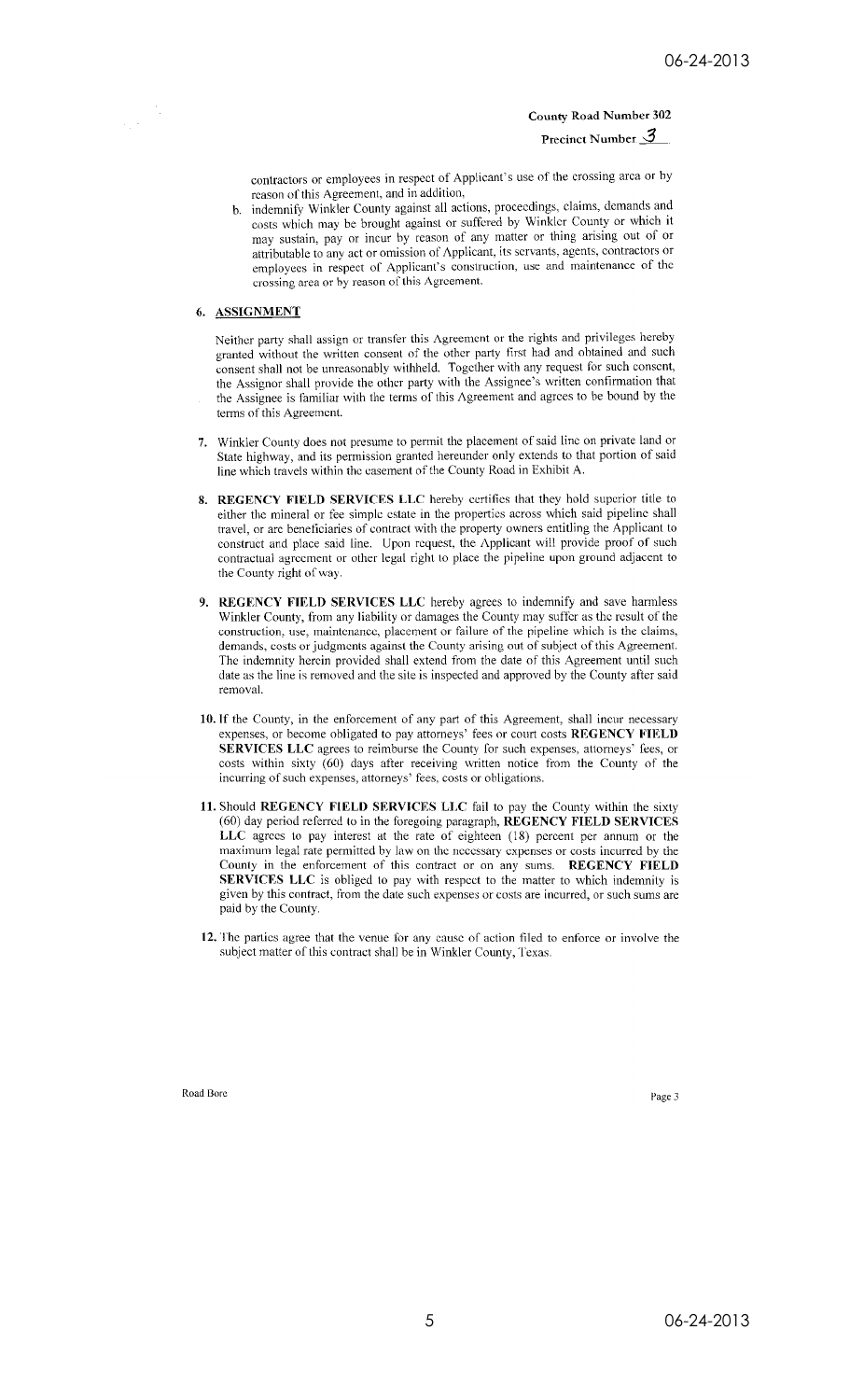Precinct Number 3

Entry into this contract by the County was authorized by official act of the Winkler<br>County Commissioners' Court taken during a meeting which occurred on the  $\_\_\_\_$  day<br>of  $\_\_\_\_\_$ , 20, the minutes of which duly reflect

**SIGNED AND ENTERED INTO on this the**  $\qquad$  **day of**  $\qquad$  **20.** 

WINKLER COUNTY

 $\mathbf{B}\mathbf{y}$ 

**Bonnie Leck** Winkler County Judge

REGENCY FIELD SERVICES LLC

By Sur Prior Briston<br>Printed Name Brigan Briston<br>Title Agent on behalf of Regency field Services We<br>Address P.O. Box 3847<br>Celephone (512) 287-1991<br>Cellular Telephone (512) 287-1991<br>Fax (888) 432-1813

Road Bore

 $\label{eq:2} \mathcal{L}^{\mathcal{A}}(\mathcal{A})=\mathcal{L}^{\mathcal{A}}(\mathcal{A})=\mathcal{L}^{\mathcal{A}}(\mathcal{A})=\mathcal{L}^{\mathcal{A}}(\mathcal{A})$ 

 $\frac{1}{2}$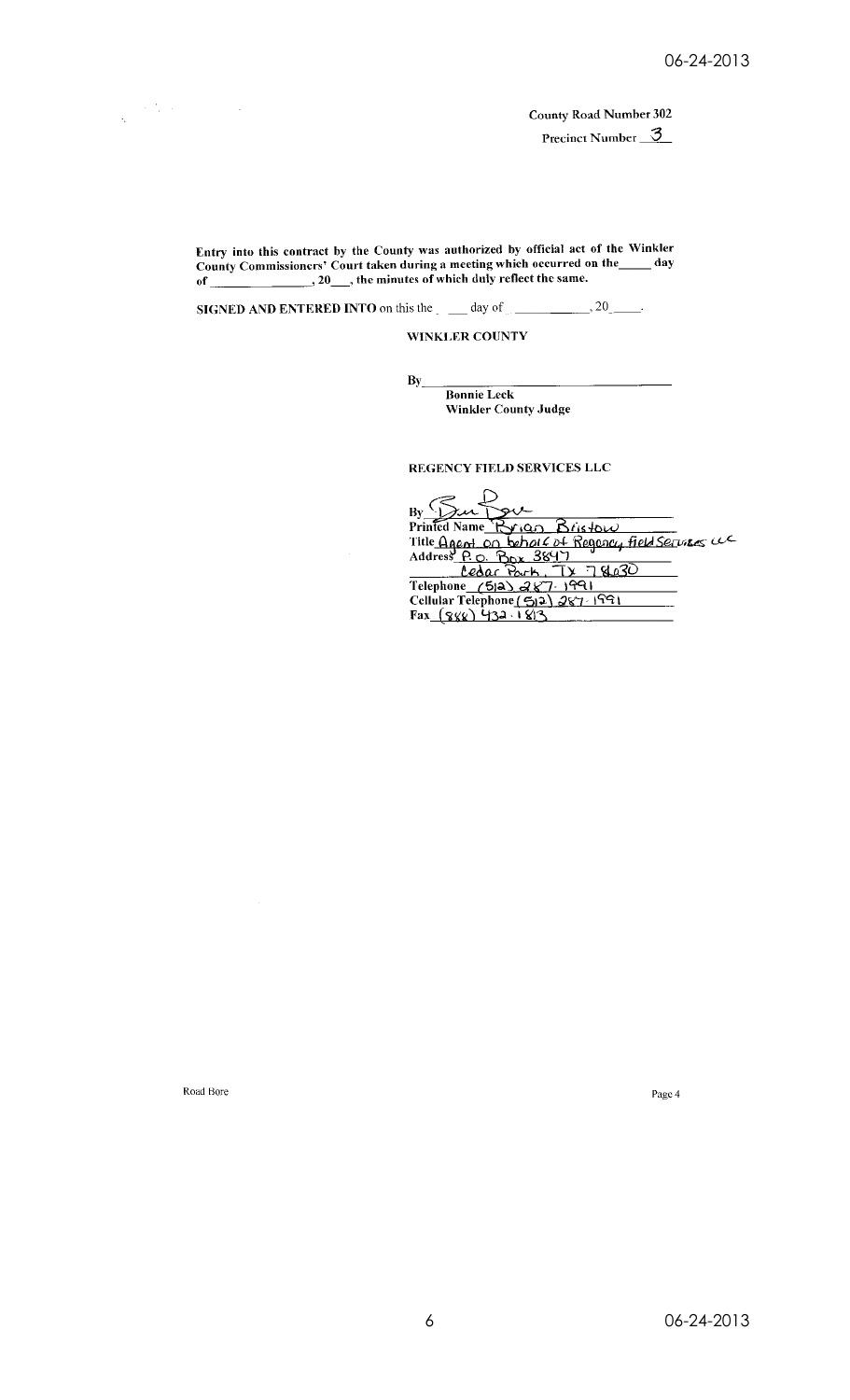

A motion was made by Commissioner Thompson and seconded by Commissioner Neal to approve Pipeline Construction and Indemnity Contract between Winkler County and Stickney Oil and Gas, Inc. for new road bore on County Road Number 403; which motion became an order of the Court upon the following vote:

Ayes: Commissioners Stevens, Wolf, Neal and Thompson Noes: None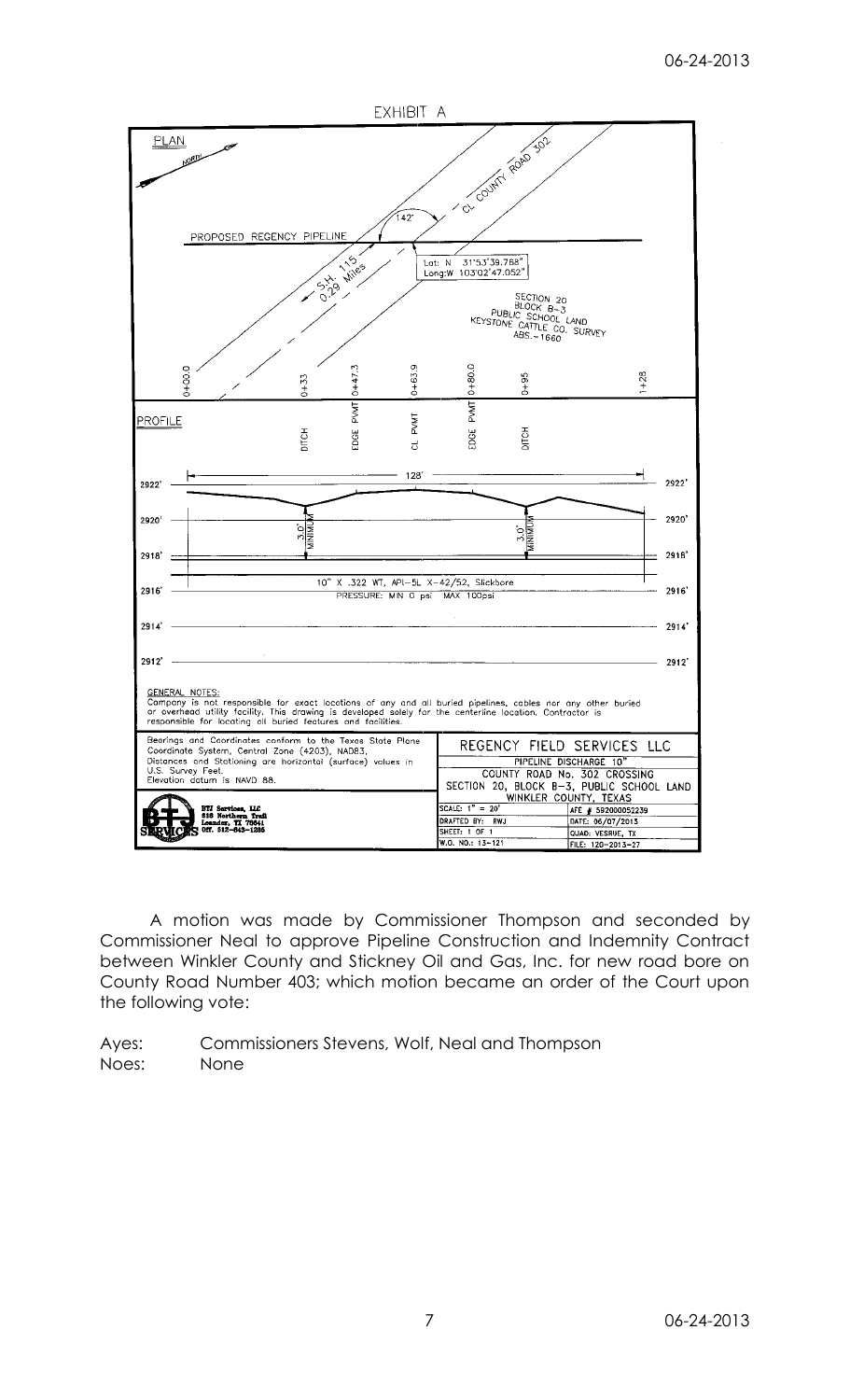**Precinct Number 4** 

#### PIPELINE CONSTRUCTION **AND INDEMNITY CONTRACT**

**State of Texas** ş **County of Winkler** 8

Comes now Winkler County Commissioners' Court, by and through The Honorable Bonnie Leck, County Judge, and STICKNEY OIL & GAS, INC., Applicant, which makes this a contract governing the installation of a flow pipeline, and in support of same, the parties make the following agreements and covenants:

1. The parties to this Agreement are Winkler County, Texas and STICKNEY OIL & GAS, INC. Winkler County agrees to grant STICKNEY OIL & GAS, INC. at their expense, the right to construct road crossing for 12" pipeline) at County Road 403. 31°50'02"N 103°6'34"W

### 2. CONDITIONS

When Applicant installs a Facility in the crossing area, the following terms and conditions shall apply:

- Applicant shall comply with all requirements of the Texas Underground Facility a. Damage and Safety Act, Section 251, et seq. Texas Utilities Code, and assumes all risks and liabilities pursuant to that Section.
- b. Applicant shall bury said pipeline to a depth consistent with the Odessa District of the Texas Department of Transportation requirements from easement to easement.
- c. Applicant shall install and maintain suitable buried markers indicating the location of Applicant's Facility in the crossing area.
- d. Applicant shall carry out all work in the crossing area in a proper and diligent manner and in accordance with good engineering and construction practices.
- e. Applicant shall notify Winkler County 48 hours prior to the commencement of any ground disturbance within 30 feet of Winkler County's easement to enable a field representative to locate and identify the limits of Winkler County's road casements.
- f. During its operations pursuant to the Agreement, Applicant shall have available at the crossing area a copy of this Agreement approved by Winkler County Commissioners' Court.
- Applicant shall ensure that the work is carried out in accordance with the g. technical details that are set out in its request for permission that have been accepted by Winkler County and in accordance with the Location Plan and Profile.
- h. The Applicant shall inform its contractors of their responsibilities regarding any construction or installation of a facility subject to this Agreement.
- When necessary to protect the public, the Applicant shall fence or barricade the i. area around the excavation and shall erect such warning signs as required.
- Applicant shall ensure that the weight of any equipment crossing over Winkler j. County roads will not cause any damage to said roads. Applicant shall, if requested by Winkler County field representative, ramp the crossing area during any such crossing of equipment.
- k. Applicant shall physically support Winkler County bridges, culvert crossings and road easements as required, or as directed by Winkler County, while any work is being carried out hereunder.
- Applicant shall cover any Winkler County road or easement damage with such 1. quantity and quality of backfill material as is specified by Winkler County field representative prior to the Applicant commencing backfilling operations.
- m. Applicant shall, as soon as it is reasonably practical after the completion of Applicant's work in the crossing area, restore the surface of the crossing of the

Road Bore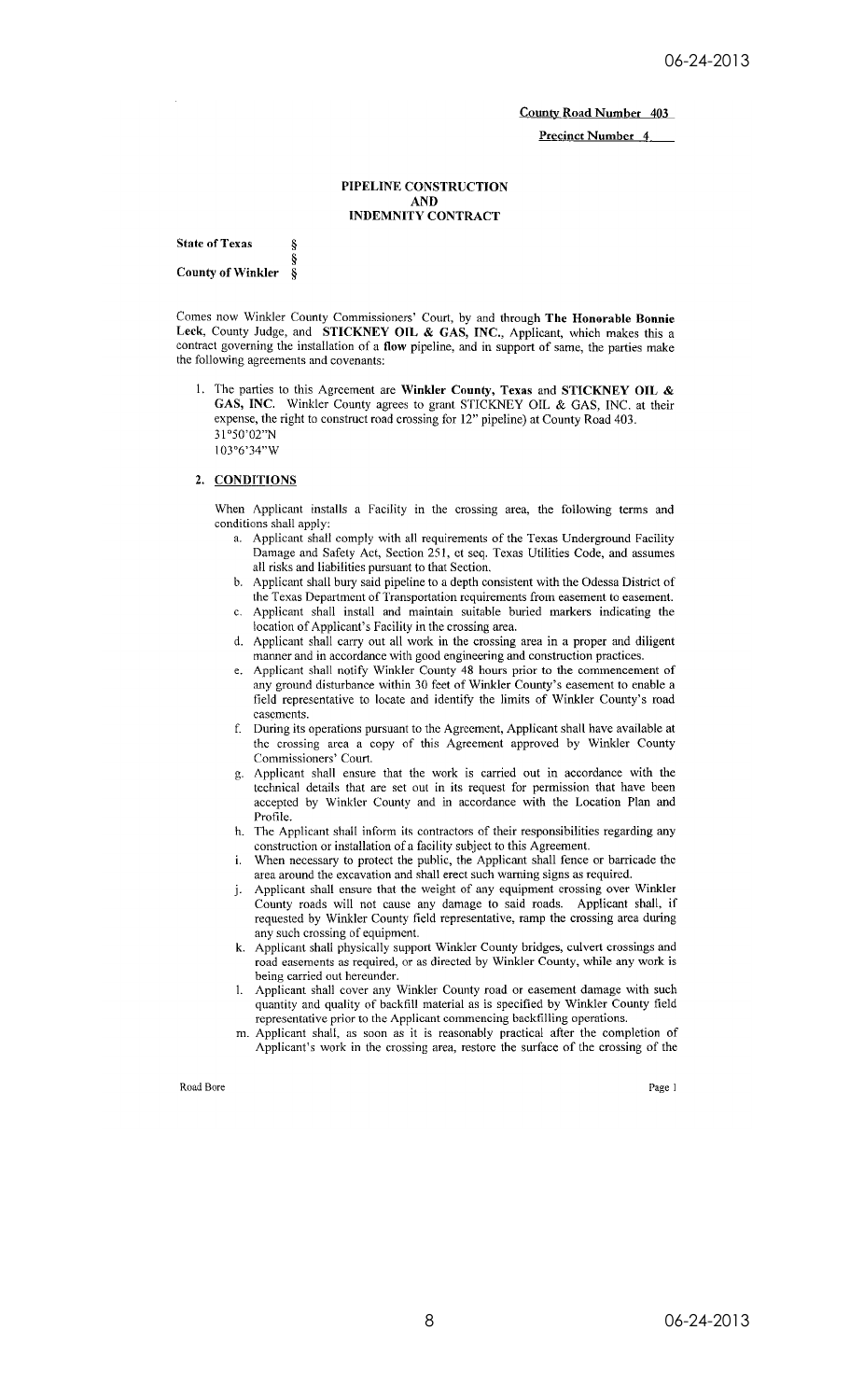**Precinct Number 4** 

area as closely as is practical to the condition in which it existed immediately prior to the work being commenced.

- n. In the case of damage to Applicant's Facility in the crossing area or other emergency, Applicant shall commence the necessary work and shall forthwith give to Winkler County's field representative verbal notice of such damage or other emergency and of the necessary work to be conducted, and shall forthwith give written notice to Winkler County.
- o. The whole of the cost of the work with respect to Applicant's facility in the crossing area shall be borne by Applicant.
- p. Applicant shall be liable for and shall pay all taxes, rates and assessments of every description whatsoever that may be imposed by any lawful authority by reason of the presence of Applicant's facility in the crossing area, or by reason of this Agreement or of anything done by Applicant pursuant to this Agreement. Applicant shall indemnify Winkler County from and against all such taxes, rates and assessments.
- The costs associated with the location and identification of STICKNEY OIL & GAS, INC.'s pipelines or the supervision or monitoring of work in the crossing area shall not be charged to the Applicant for short term work. However, if Applicant's work extends past three (3) working days, these extended costs, including the first three (3) days, will be charged to the Applicant.
- Applicant shall, except in cases of emergency, provide three (3) working days' notice to Winkler County prior to commencement of construction or installation of the facility.

## 3. REMEDY ON DEFAULT

In the case of default by Applicant in carrying out any of the provisions of this Agreement, Winkler County may give notice thereof to Applicant. If Applicant fails to commence to remedy such default with fifteen (15) days after receipt of such notice and diligently complete such remedy thereafter, Winkler County may take such steps as are appropriate to remedy such default and Applicant shall be liable for and shall pay all reasonable costs and expenses incurred by Winkler County in remedying the default.

Without restricting or limiting any other remedy which Winkler County may have against Applicant at law or in equity or pursuant to the terms of this Agreement, in the event the Applicant fails to comply with the terms of this Agreement, the Applicant shall pay to Winkler County forthwith upon demand the sum of Two Thousand Five Hundred and no/100 Dollars (\$2,500.00) as liquidated damages for breach of the aforesaid covenant, it being agreed between Applicant and Winkler County in the event of such breach are impractical to ascertain and that the aforesaid amount is a reasonable estimate thereof.

## 4. FURTHER WORK

- a. If, subsequent to the initial work to be undertaken by Applicant for its facility, either Winkler County or Applicant desires to undertake any work in the crossing area, this Agreement shall be deemed to grant consent to that party, and the provisions of this Agreement shall apply mutatis muntandis to all subsequent work undertaken by either party.
- b. Notwithstanding the foregoing, installation of any facility other than those covered by this Agreement, shall require a separate crossing agreement.
- c. Notwithstanding the foregoing, if emergency work is required by either party, that party shall commence the necessary work and shall forthwith give the other party's field representative verbal notice of the emergency and necessary work, and shall forthwith give written notice hereof.

## 5. LIABILITY AND INDEMNITY

Applicant shall

a. be liable to Winkler County for all loss, damages and expenses which Winkler County may suffer, sustain, pay or incur by reason of any matter or thing arising out of or attributable to any act or omission of Applicant, its servants, agents,

## Road Bore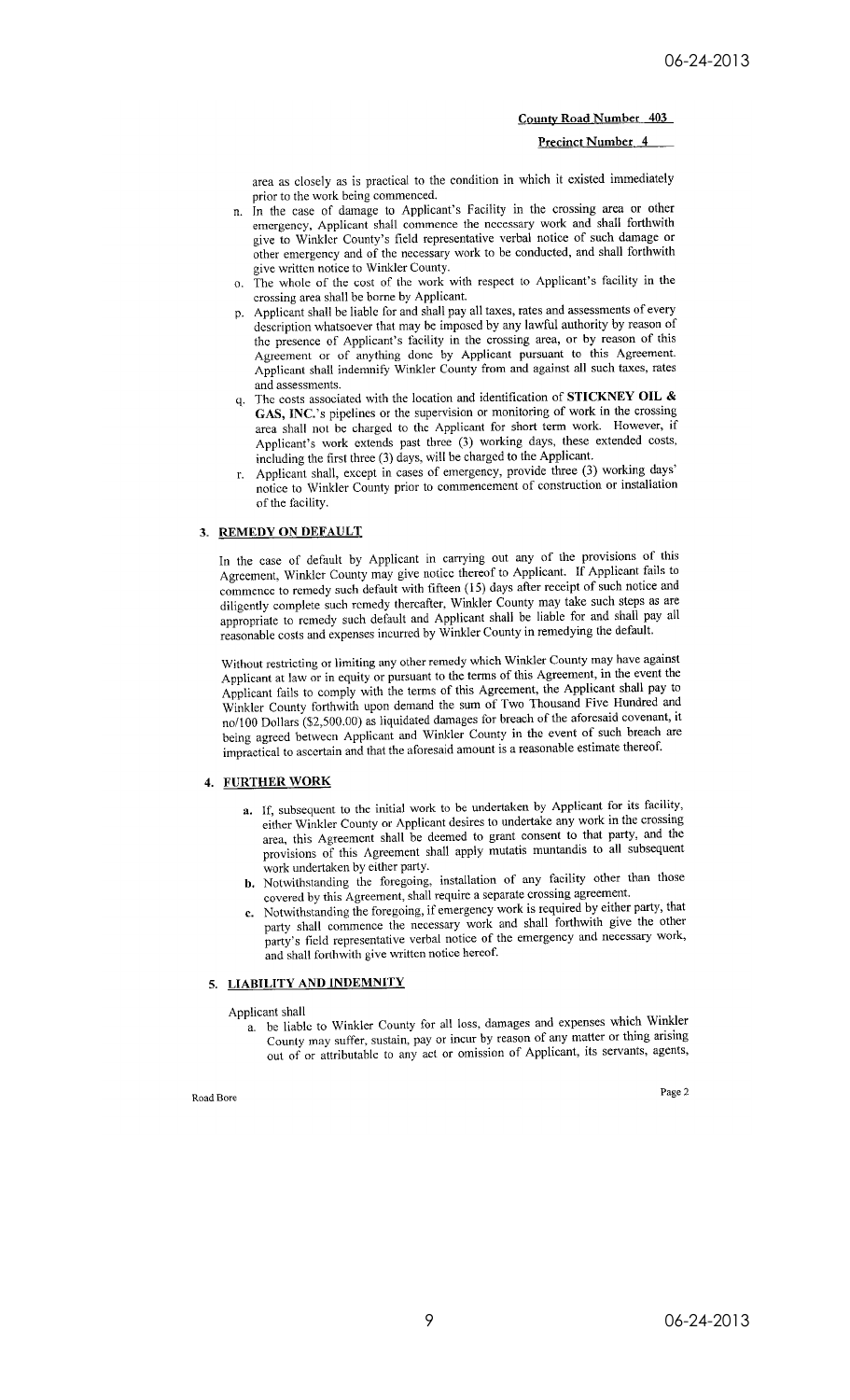Precinct Number 4

contractors or employees in respect of Applicant's use of the crossing area or by reason of this Agreement, and in addition,

b. indemnify Winkler County against all actions, proceedings, claims, demands and costs which may be brought against or suffered by Winkler County or which it may sustain, pay or incur by reason of any matter or thing arising out of or attributable to any act or omission of Applicant, its servants, agents, contractors or employees in respect of Applicant's construction, use and maintenance of the crossing area or by reason of this Agreement.

## 6. ASSIGNMENT

Neither party shall assign or transfer this Agreement or the rights and privileges hereby granted without the written consent of the other party first had and obtained and such consent shall not be unreasonably withheld. Together with any request for such consent, the Assignor shall provide the other party with the Assignee's written confirmation that the Assignee is familiar with the terms of this Agreement and agrees to be bound by the terms of this Agreement.

- 7. Winkler County does not presume to permit the placement of said line on private land or State highway, and its permission granted hereunder only extends to that portion of said line which travels within the easement of the County Road in Exhibit A.
- 8. STICKNEY OIL & GAS, INC. hereby certifies that they hold superior title to either the mineral or fee simple estate in the properties across which said pipeline shall travel, or are beneficiaries of contract with the property owners entitling the Applicant to construct and place said line. Upon request, the Applicant will provide proof of such contractual agreement or other legal right to place the pipeline upon ground adjacent to the County right of way.
- 9. STICKNEY OIL & GAS, INC. hereby agrees to indemnify and save harmless Winkler County, from any liability or damages the County may suffer as the result of the construction, use, maintenance, placement or failure of the pipeline which is the claims, demands, costs or judgments against the County arising out of subject of this Agreement. The indemnity herein provided shall extend from the date of this Agreement until such date as the line is removed and the site is inspected and approved by the County after said removal.
- 10. If the County, in the enforcement of any part of this Agreement, shall incur necessary expenses, or become obligated to pay attorneys' fees or court costs, STICKNEY OIL & GAS, INC. agrees to reimburse the County for such expenses, attorneys' fees, or costs within sixty  $(60)$  days after receiving written notice from the County of the incurring of such expenses, attorneys' fees, costs or obligations.
- 11. Should STICKNEY OIL & GAS, INC. fail to pay the County within the sixty (60) day period referred to in the foregoing paragraph,  $\frac{\partial f}{\partial x}$  **EXNEY OIL & GAS, INC.** agrees to pay interest at the rate of eighteen (18) percent per annum or the maximum legal rate permitted by law on the necessary expenses or costs incurred by the County in the enforcement of this contract or on any sums. STICKNEY OIL & GAS, INC. is obliged to pay with respect to the matter to which indemnity is given by this contract, from the date such expenses or costs are incurred, or such sums are paid by the County.
- 12. The parties agree that the venue for any cause of action filed to enforce or involve the subject matter of this contract shall be in Winkler County, Texas.

Road Bore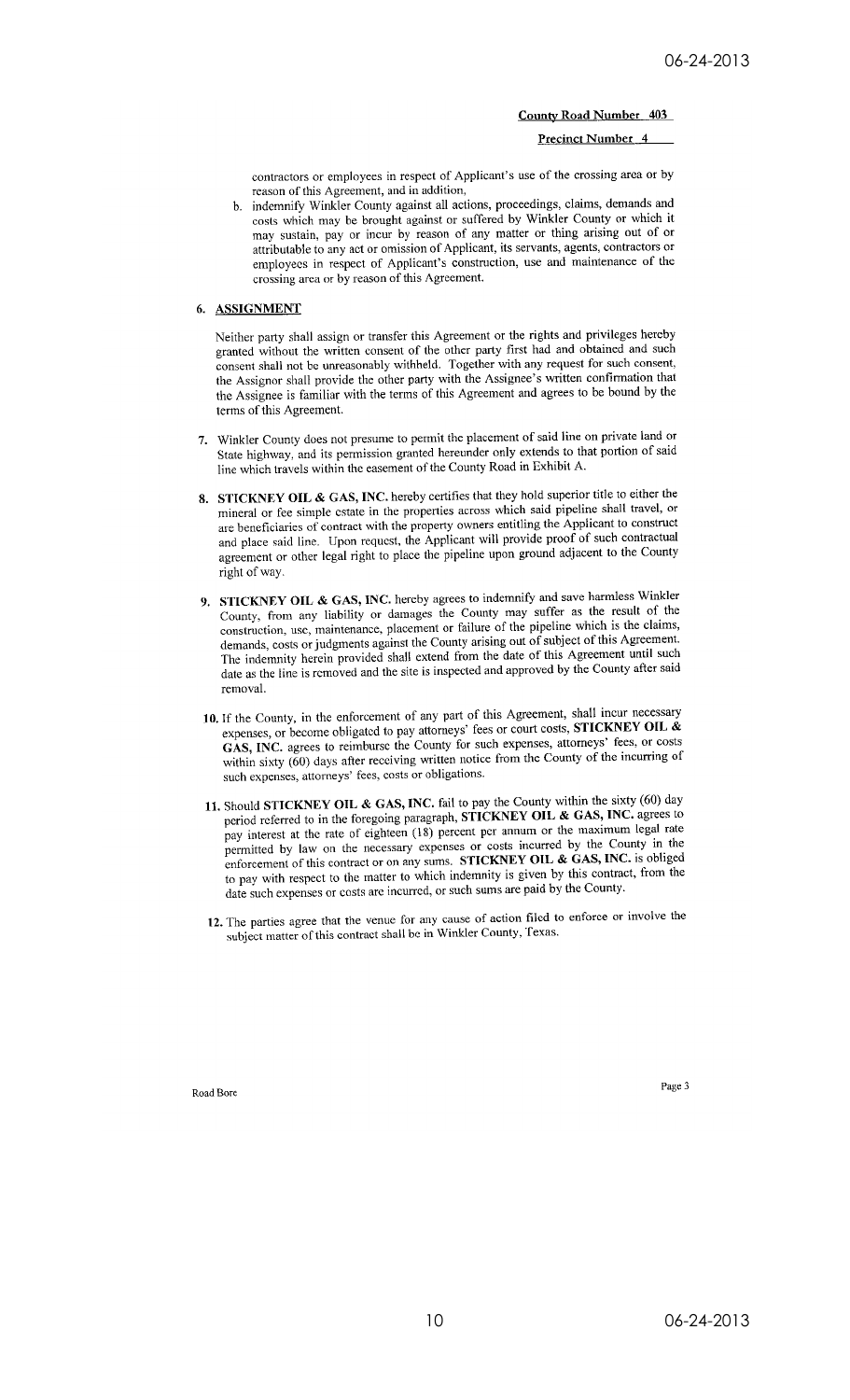Precinct Number 4

Entry into this contract by the County was authorized by official act of the Winkler County Commissioners' Court taken during a meeting which occurred on the 24th day of June, 2013, the minutes of which duly reflect the same.

SIGNED AND ENTERED INTO on this the \_\_\_\_\_ day of  $\rightarrow 20$  $\mathbb{R}^2$ 

 $\mathbf{By}$ 

WINKLER COUNTY

**Bonnie Leck** 

**Winkler County Judge** 

STICKNEY OIL & GAS, INC.

By Allett Ł Martha Stickney Title President Address P.O. Box 4666 Midland, Texas 79704<br>
Telephone 432.699.7553<br>
Cellular Telephone 432.413.8789 432.586.8866 Fax

Road Bore

Page  $4\,$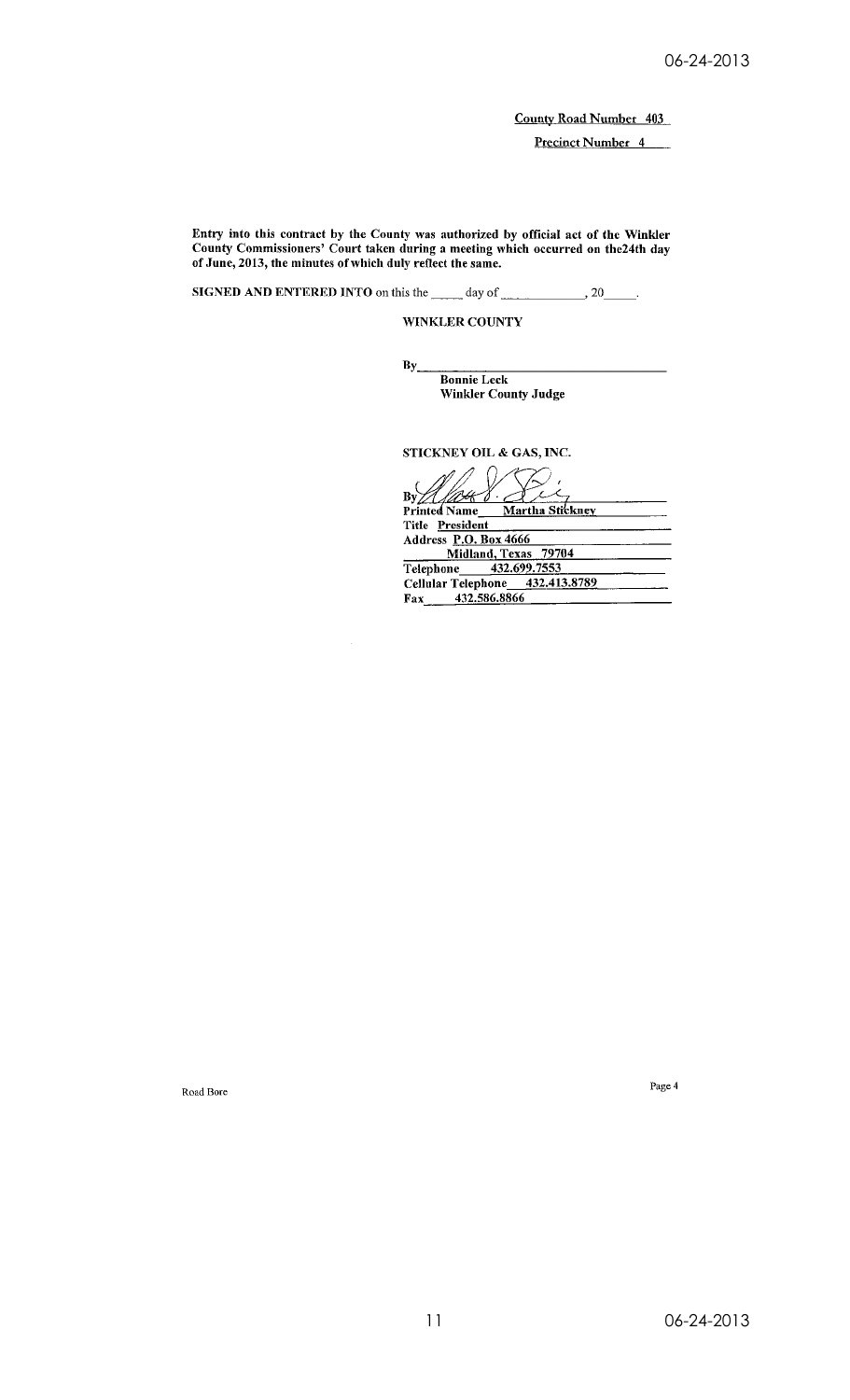Gosgle

To see all the details that are visible on the<br>screen, use the "Print" link next to the map.



Winkler, TX, USA - Google Maps

Page  $1$  of  $1$ 

Gogle

To see all the details that are visible on the<br>screen, use the "Print" link next to the map.

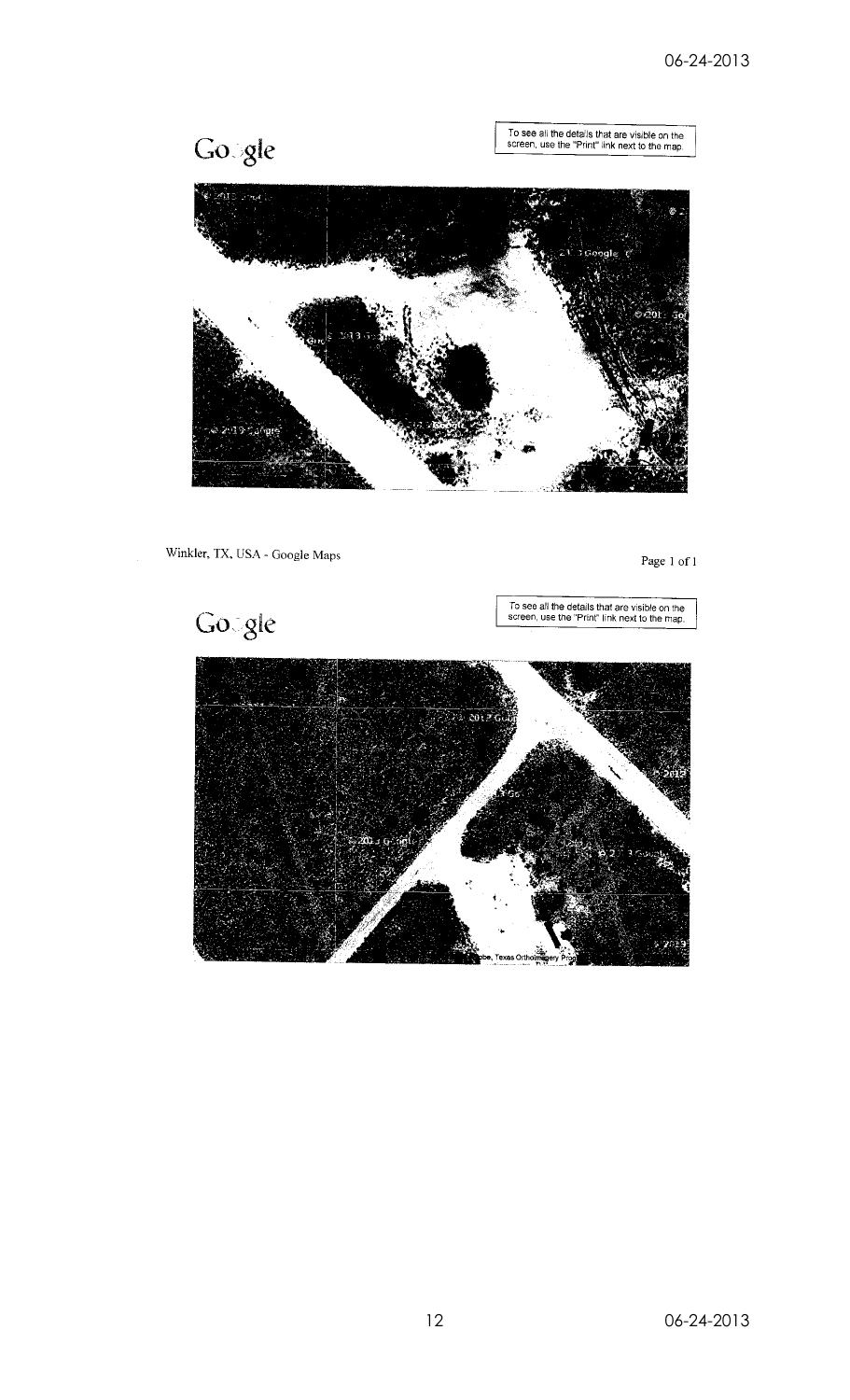## Winkler, TX, USA - Google Maps

## Page 1 of 1



Bill Ernst, Administrator, Winkler County Memorial Hospital, reviewed financial information and monthly reports regarding Memorial Hospital with the Court.

There were no line item transfers, budget amendments or salary schedule changes for Winkler County Memorial Hospital for the Court to consider at this time.

A motion was made by Commissioner Neal and seconded by Commissioner Thompson to approve Agreement for Transfer of Entitlements for Fiscal Year 2010 for Winkler County Airport to TxDOT Aviation Division; which motion became an order of the Court upon the following vote: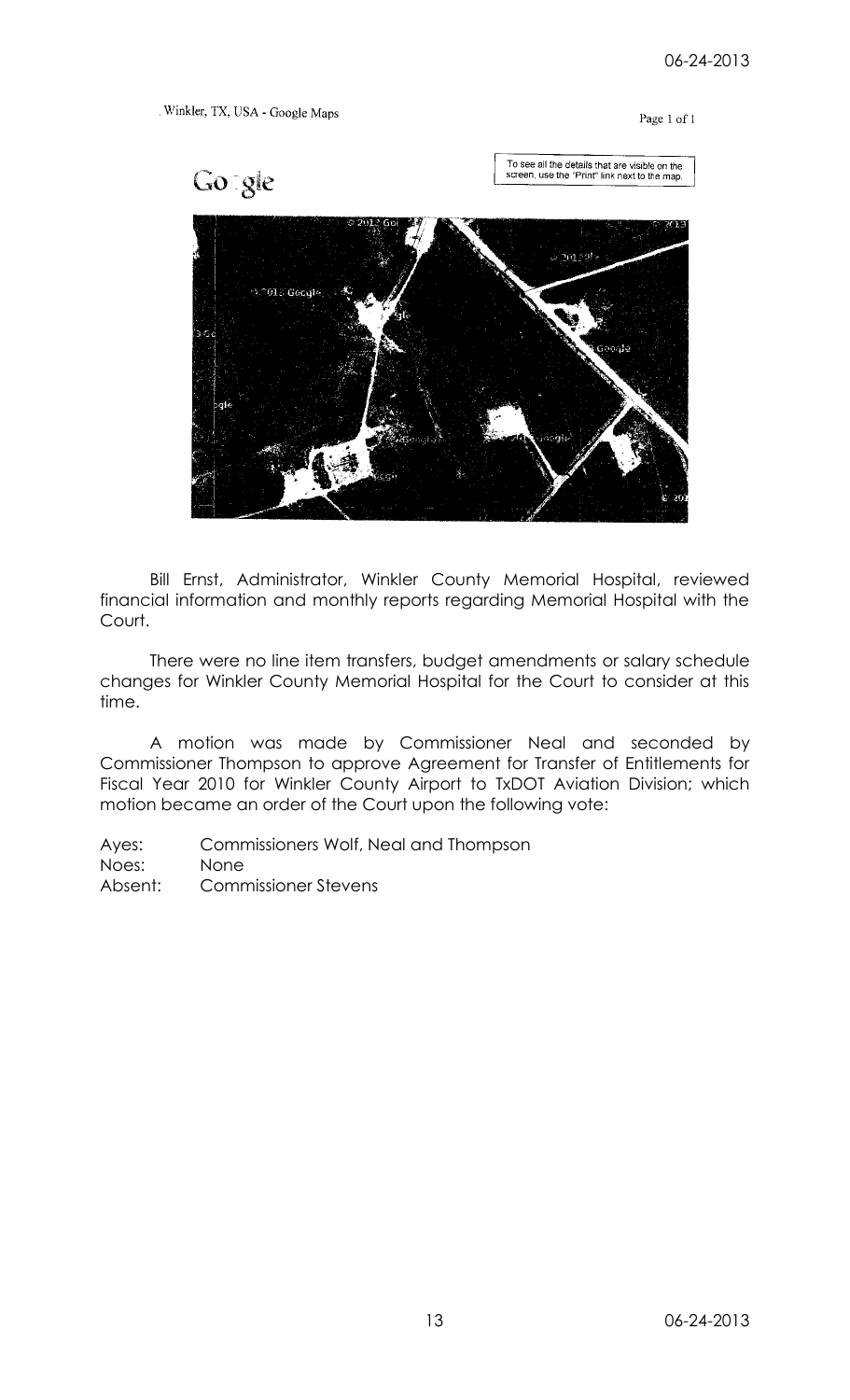

AVIATION DIVISION<br>125 E. 11TH STREET - AUSTIN. TEXAS 78701-2483 - 512/416-4500 - FAX 512/416-4510

June 10, 2013

Dated Material, Please Respond by June 28, 2013

The Honorable Bonnie Leck Winkler County Judge Post Office Drawer Y Kermit, TX 79745

Dear Judge Leck:

This letter is a result of our conversation regarding non-primary entitlement (NPE) funding for Winkler County Airport.

Each fiscal year, the FAA apportions a designated amount of funding to non-primary airports to be used for capital improvement<br>projects at the airport. If unused, the NPE funds may be rolled-over to the following fiscal ye

At this time, we are asking that FY 2010's NPE funds be released to TxDOT.

Releasing the NPE funds will not impact TxDOT funding of capital improvement projects at Winkler County Airport should the need arise and does not preclude you from requesting future grants for airport development needs. R

Enclosed is an entitlement transfer agreement form. Please have the airport sponsor's attorney certify the agreement and return it completed to my attention.

If you have any questions, feel free to contact me or our office.

Thank you for your assistance.

 $0a$ ,  $\lambda$ Sandra Braden

TxDOT Aviation Planner 512-416-4544 sandra.braden@txdot.gov

Enclosed: FAA Form 5100-110 Entitlement Transfer Agreement



THE TEXAS PLAN

REDUCE CONGESTION · ENHANCE SAFETY · EXPAND ECONOMIC OPPORTUNITY · IMPROVE AIR QUALITY INCREASE THE VALUE OF OUR TRANSPORTATION ASSETS

An Equal Opportunity Employer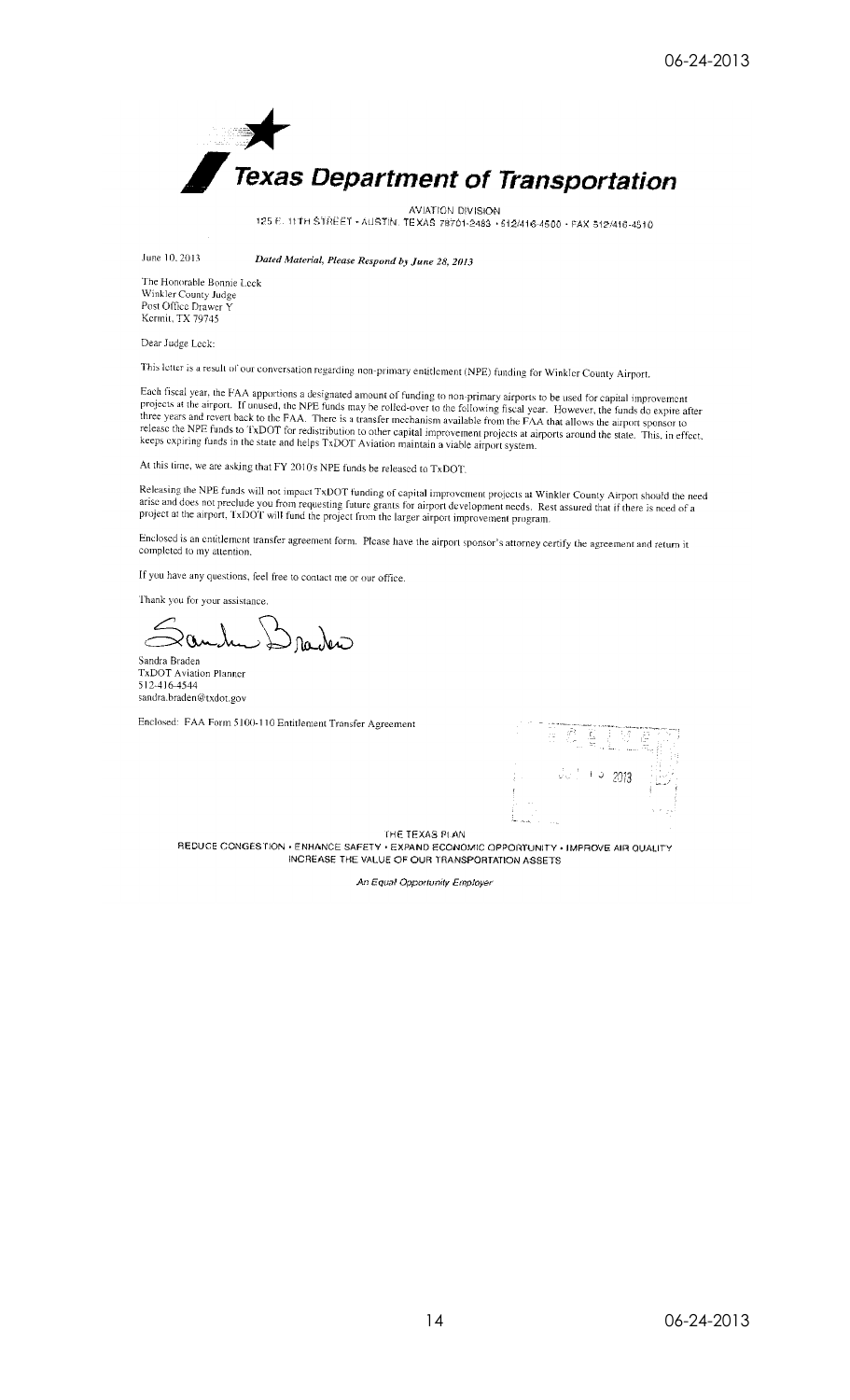

## **AGREEMENT FOR TRANSFER OF ENTITLEMENTS**

In accordance with section 47117(c)(2) of Title 49 U.S.C. (hereinafter called the "Act).



FAA Form 5100-110 (10-89)

At 10:00 o'clock A.M. the Court entered into Executive Session in accordance with Section 551.071, Government Code, V.T.C.A., to consult with attorney on the matter of contemplated litigation concerning health insurance reimbursements. The Court then returned to open session with the following action being taken:

A motion was made by Commissioner Neal and seconded by Commissioner Wolf to authorize Robert Scogin, Attorney at Law, to make demand on insurance companies for payment; which motion became an order of the Court upon the following vote:

| Ayes:  | Commissioners Wolf, Neal and Thompson |
|--------|---------------------------------------|
| Noes:  | None.                                 |
| Absent | <b>Commissioner Stevens</b>           |

A motion was made by Commissioner Neal and seconded by Commissioner Thompson to table approving signage and contract labor to install signs for truck route to be paid from lateral road funds; which motion became an order of the Court upon the following vote: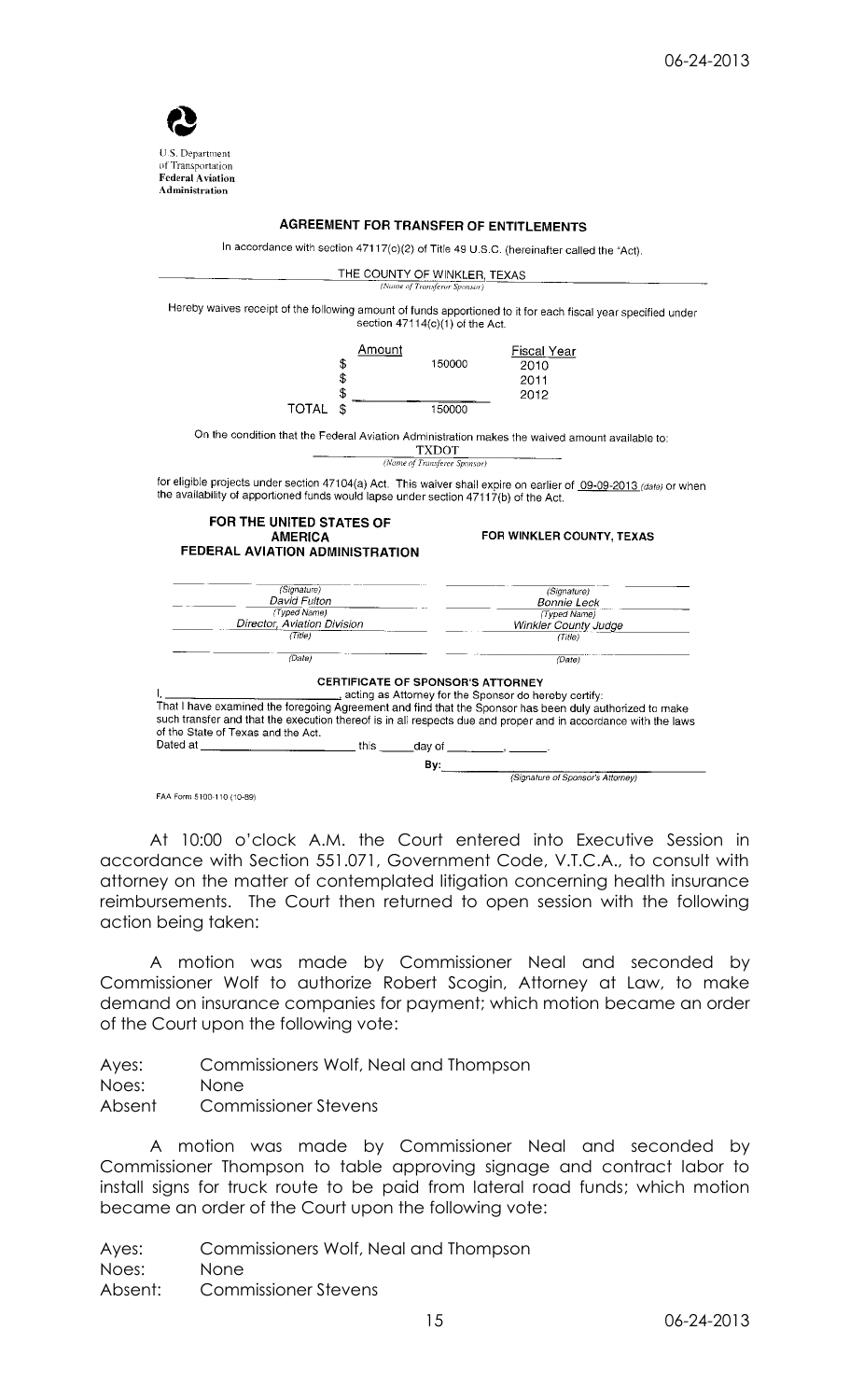A motion was made by Commissioner Neal and seconded by Commissioner Thompson to approve Contract Certification of Contract Information and Governing Authority Resolution granting Winkler County Judge authority to negotiate and approve contract or contracts with the Texas Department of Aging and Disability Services for home delivered meals for the year 2014; which motion became an order of the Court upon the following vote:

Ayes: Commissioners Wolf, Neal and Thompson Noes: None Absent: Commissioner Stevens

| Texas Department of Aging<br>and Disability Services<br><b>Contractor Certification of Contract Information</b> |                    | Form 5933<br>April 2013 |
|-----------------------------------------------------------------------------------------------------------------|--------------------|-------------------------|
| Name of Legal Entity (Contractor)                                                                               | Taxpayer ID Number |                         |

Winkler County

Instructions: As a condition to contract with DADS, a service provider is required to keep its contract information current, correct and maximum contract information to colluded with DADS, a service provider is required to keep its contract information current, correct and<br>complete. Review your copy of the forms listed below to ensure they are current, corr form will be provided to you.

#### Section 1. Certification of Previously Submitted Contract Forms

If a form is marked below, you must certify the information on the form is current, correct and complete as of the date you sign this form.<br>Mark "Yes" to do so. If the information on the form is not current, correct and co

|             |                                                                                                                                                              | Certify Form? |           |
|-------------|--------------------------------------------------------------------------------------------------------------------------------------------------------------|---------------|-----------|
| $\boxtimes$ | Form 2031, Governing Authority Resolution - Business Organization, or<br>Form 2031-G, Governing Authority Resolution - Governmental Entity, dated 06/11/2012 | Yes           | No        |
|             | Form 3254-C, Contractor Certifications, dated                                                                                                                | Yes           | No        |
| ⋉           | Form 3681, Community Services Contract Application, dated 05/31/2011                                                                                         | Yes           | No        |
|             | Form 3681-A, Community Services Contract Application, Addendum A, dated                                                                                      | Yes           | <b>No</b> |
|             | Form 3681-B, Community Services Contract Application, Addendum B, Adult Foster Care Provider<br>Questionnaire, dated                                         | Yes           | No        |
|             | Form 3681-C, Community Services Contract Application, Addendum C, Emergency Response Services,<br>dated                                                      | Yes           | No        |
|             | Form 3681-D, Community Services Contract Application, Addendum D, HCS/TxHmL Designation of<br>Service Component, dated                                       | Yes           | No        |
| ⊠           | Form 3691, Service Area Designation, for Home Delivered Meals in Region 09, dated<br>05/31/2011                                                              | Yes           | No        |
|             | Form 3691-A, Service Area Designation HCS, TxHmL, CDS and TAS, for (enter program type) in (enter<br>region, catchment area or WCA), dated                   | Yes           | No        |
|             | Form 4732, Nongovernmental Contractor Certification, dated                                                                                                   | Yes           | <b>No</b> |
|             | Form 5871, Disclosure of Ownership and Control Statement, or<br>Form 5871-S, Disclosure of Ownership and Control Statement - Short Form, dated               | Yes           | No        |

## **Contractor Certification:**

I certify that the information contained on each form marked "Yes" above is current, correct and complete. I further certify I have enclosed a current, correct and complete form for each form marked "No." I understand the

I understand that if DADS later determines these certifications are erroneous, DADS may pursue all available remedies in accordance with<br>the laws of the state of Texas and the United States, including suspending payments a

Signature - Authorized Person

Date

17560010658

**Bonnie Leck** Typed or Printed Name of Authorized Representative County Judge Title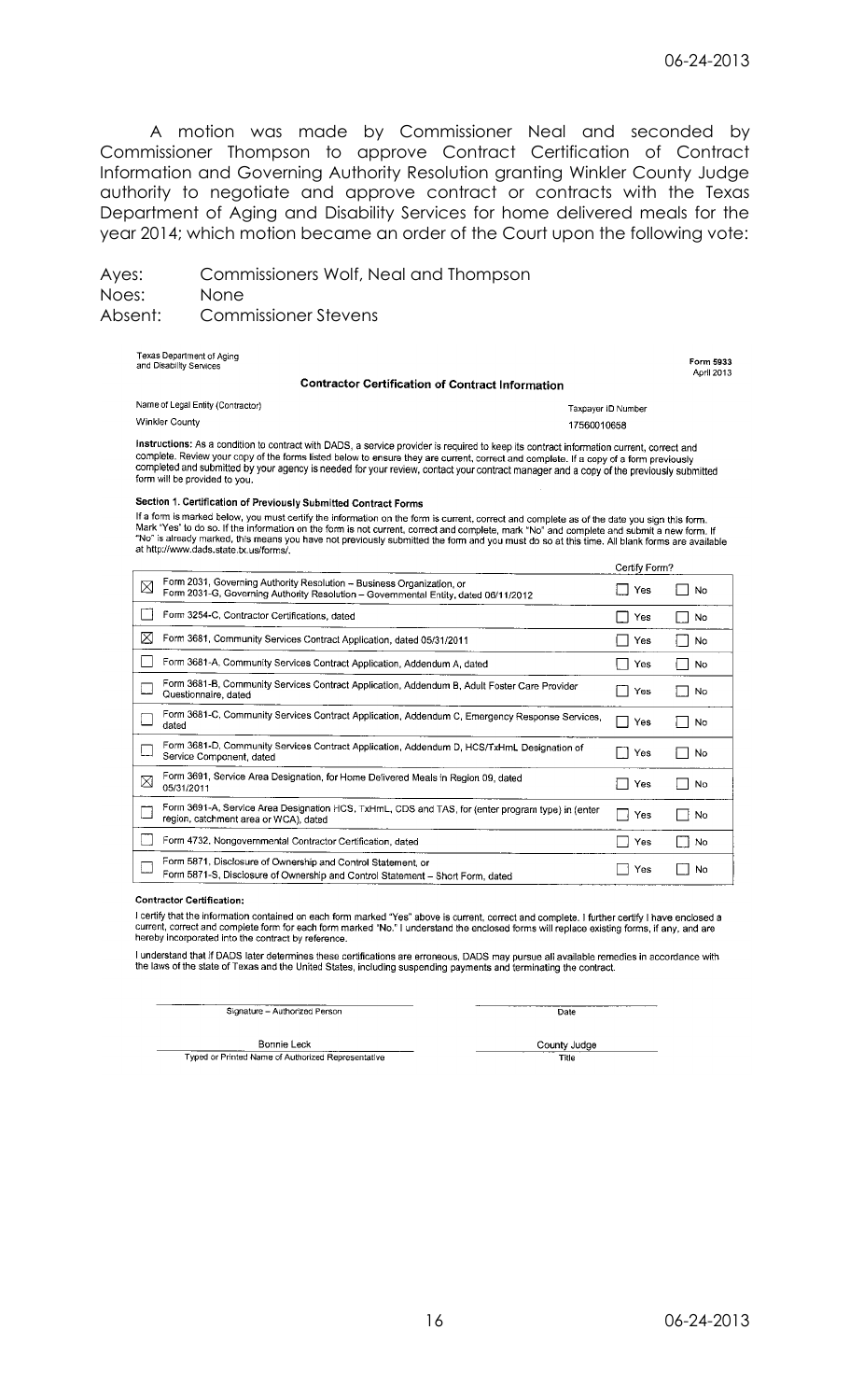| Texas Department of Aging<br>and Disability Services<br><b>Governing Authority Resolution</b><br><b>Governmental Entity</b>                                                                                                                                                                                                                                                                                                                                                         |                                                                                                                      |  | Form 2031-G<br>September 2009                                                                                                                                                                                                                                          |  |
|-------------------------------------------------------------------------------------------------------------------------------------------------------------------------------------------------------------------------------------------------------------------------------------------------------------------------------------------------------------------------------------------------------------------------------------------------------------------------------------|----------------------------------------------------------------------------------------------------------------------|--|------------------------------------------------------------------------------------------------------------------------------------------------------------------------------------------------------------------------------------------------------------------------|--|
| COUNTRY, TERRITORY or NATION OF United States of America                                                                                                                                                                                                                                                                                                                                                                                                                            |                                                                                                                      |  |                                                                                                                                                                                                                                                                        |  |
| STATE or PROVINCE OF<br>Texas                                                                                                                                                                                                                                                                                                                                                                                                                                                       |                                                                                                                      |  |                                                                                                                                                                                                                                                                        |  |
| <b>COUNTY OF</b><br>Winkler                                                                                                                                                                                                                                                                                                                                                                                                                                                         |                                                                                                                      |  |                                                                                                                                                                                                                                                                        |  |
|                                                                                                                                                                                                                                                                                                                                                                                                                                                                                     |                                                                                                                      |  | On the 24th day of June 1994 Contact the Coverning Authority                                                                                                                                                                                                           |  |
| of<br>Winkler County                                                                                                                                                                                                                                                                                                                                                                                                                                                                |                                                                                                                      |  |                                                                                                                                                                                                                                                                        |  |
| held in the City of Kermit Kermit County of Parish,                                                                                                                                                                                                                                                                                                                                                                                                                                 |                                                                                                                      |  |                                                                                                                                                                                                                                                                        |  |
| and in the State or Province of Texas experience of the Governing Authority present,                                                                                                                                                                                                                                                                                                                                                                                                |                                                                                                                      |  |                                                                                                                                                                                                                                                                        |  |
| it was duly moved and seconded that the following Resolution be adopted:                                                                                                                                                                                                                                                                                                                                                                                                            |                                                                                                                      |  |                                                                                                                                                                                                                                                                        |  |
| BE IT RESOLVED that the Governing Authority of the above Local Governmental Entity does hereby authorize                                                                                                                                                                                                                                                                                                                                                                            |                                                                                                                      |  |                                                                                                                                                                                                                                                                        |  |
| Bonnie Leck, Winkler County Judge                                                                                                                                                                                                                                                                                                                                                                                                                                                   | <u> 2000 - 2000 - 2000 - 2000 - 2000 - 2000 - 2000 - 2000 - 2000 - 2000 - 2000 - 2000 - 2000 - 2000 - 2000 - 200</u> |  |                                                                                                                                                                                                                                                                        |  |
| and his/her/their successors to negotiate, on terms and conditions that he/she/they may deem advisable, a contract or<br>contracts with the Texas Department of Aging and Disability Services (DADS), and to execute the contract or contracts on<br>behalf of the Local Governmental Entity, and further we do hereby give him/her the power and authority to do all things<br>30 days of the change in authorization, or when specifically required by DADS, whichever is sooner. |                                                                                                                      |  | necessary to implement, maintain, amend, renew or request closure of the contract. Although the authority of the successors is<br>binding on this Entity, it is acknowledged that this Entity must specifically authorize another party by name in a resolution within |  |
| Texas.                                                                                                                                                                                                                                                                                                                                                                                                                                                                              |                                                                                                                      |  | The above resolution was passed in accordance with the Governing Documents of this Entity and the laws of the State of Texas.<br>The term Local Government means a county, city, town, special purpose district and any other political subdivision of the State of    |  |
| This Entity is authorized by Texas Statute in (check one):<br>or $\square$ by federal or another state's statute (specify)                                                                                                                                                                                                                                                                                                                                                          |                                                                                                                      |  |                                                                                                                                                                                                                                                                        |  |
| This Entity is a (check one)<br>∏ Local<br>Hospital District or Authority<br>$\boxtimes$ County<br>□ Council of Government<br>$\Box$ State<br>$\Box$ Other (specify)                                                                                                                                                                                                                                                                                                                |                                                                                                                      |  |                                                                                                                                                                                                                                                                        |  |
| I certify that the above and foregoing constitute a true and correct copy of a part of the minutes of a meeting of the Governing                                                                                                                                                                                                                                                                                                                                                    |                                                                                                                      |  |                                                                                                                                                                                                                                                                        |  |
| Authority of                                                                                                                                                                                                                                                                                                                                                                                                                                                                        |                                                                                                                      |  |                                                                                                                                                                                                                                                                        |  |
| held on the<br>24th                                                                                                                                                                                                                                                                                                                                                                                                                                                                 |                                                                                                                      |  |                                                                                                                                                                                                                                                                        |  |
|                                                                                                                                                                                                                                                                                                                                                                                                                                                                                     |                                                                                                                      |  |                                                                                                                                                                                                                                                                        |  |
|                                                                                                                                                                                                                                                                                                                                                                                                                                                                                     |                                                                                                                      |  | Signature                                                                                                                                                                                                                                                              |  |
|                                                                                                                                                                                                                                                                                                                                                                                                                                                                                     |                                                                                                                      |  |                                                                                                                                                                                                                                                                        |  |
|                                                                                                                                                                                                                                                                                                                                                                                                                                                                                     |                                                                                                                      |  | Printed Name and Title                                                                                                                                                                                                                                                 |  |
|                                                                                                                                                                                                                                                                                                                                                                                                                                                                                     |                                                                                                                      |  |                                                                                                                                                                                                                                                                        |  |
|                                                                                                                                                                                                                                                                                                                                                                                                                                                                                     |                                                                                                                      |  |                                                                                                                                                                                                                                                                        |  |
|                                                                                                                                                                                                                                                                                                                                                                                                                                                                                     |                                                                                                                      |  | Signature-Notary Public                                                                                                                                                                                                                                                |  |
|                                                                                                                                                                                                                                                                                                                                                                                                                                                                                     |                                                                                                                      |  | Printed Name of Notary and Jurisdiction                                                                                                                                                                                                                                |  |
|                                                                                                                                                                                                                                                                                                                                                                                                                                                                                     |                                                                                                                      |  | My commission expires <b>with the commission expires</b>                                                                                                                                                                                                               |  |
| <b>WINKLER COUNTY</b><br><b>WINKLER COUNTY OFFICIALS</b>                                                                                                                                                                                                                                                                                                                                                                                                                            |                                                                                                                      |  |                                                                                                                                                                                                                                                                        |  |
| <b>COMMISSIONERS COURT:</b>                                                                                                                                                                                                                                                                                                                                                                                                                                                         |                                                                                                                      |  |                                                                                                                                                                                                                                                                        |  |

County Judge - Bonnie Leck Commissioner, Precinct  $1 -$ Billy Stevens Commissioner, Precinct 2 – Robbie Wolf Commissioner, Precinct 2 - Robbic World<br>Commissioner, Precinct 3 – Randy Neal<br>Commissioner, Precinct 4 – Billy Ray Thompson

A motion was made by Commissioner Neal and seconded by Commissioner Thompson to table approving lease-purchase agreement with Xerox Corporation for WorkCentre 5845P Copier/Print and Color Scan/Fax for Adult Probation Department for the term of 60 months beginning no later than July 08, 2013 and approve payment in the amount of \$8,475.60 from Probation Evaluation funds; which motion became an order of the Court upon the following vote: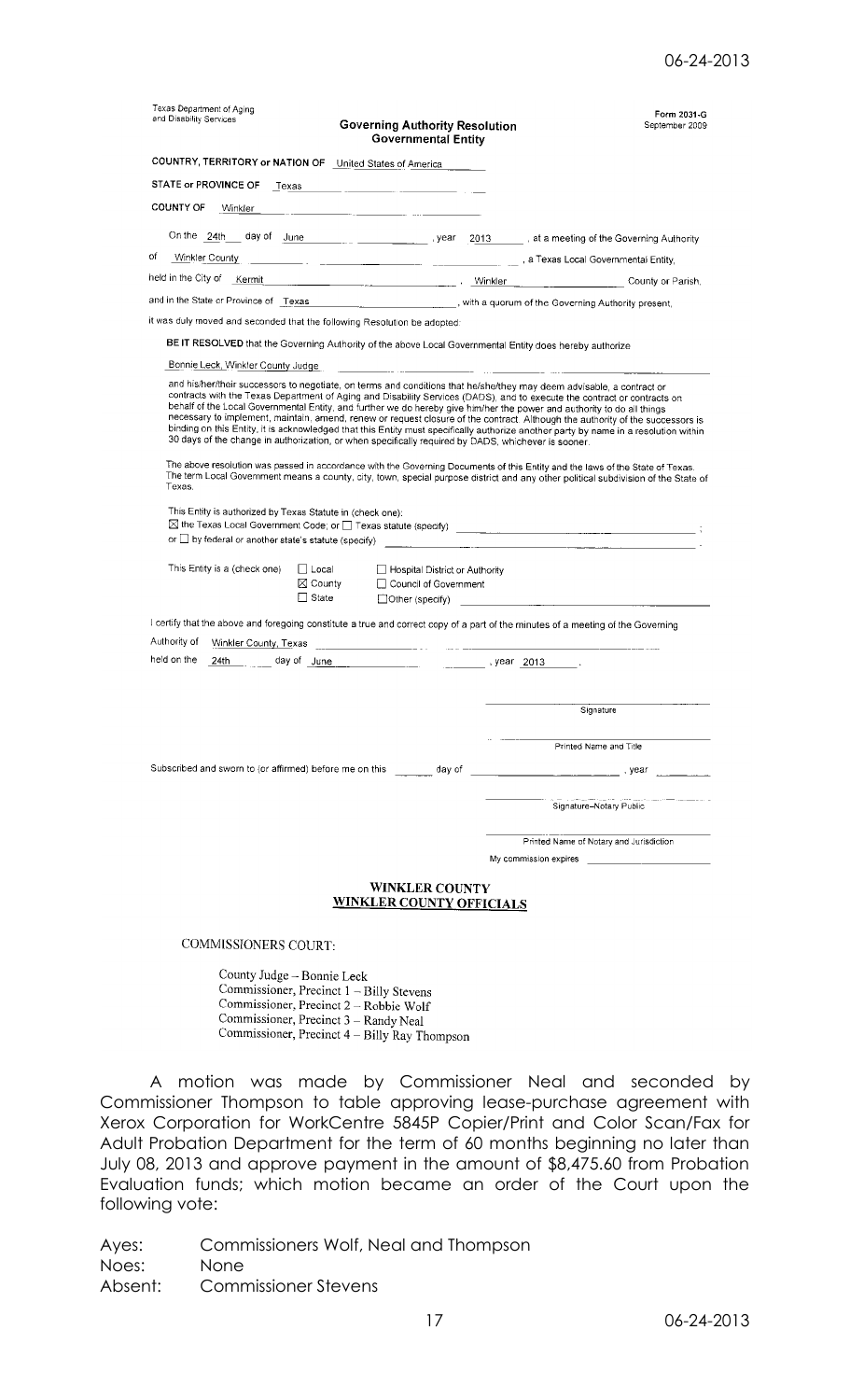A motion was made by Commissioner Neal and seconded by Commissioner Thompson to approve payment in the amount of \$13,795.00 to Robison, Johnston & Patton LLP for the interim billing for preparation of audited financial statements for the year ended December 31, 2012 from budgeted funds; which motion became an order of the Court upon the following vote:

Ayes: Commissioners Wolf, Neal and Thompson Noes: None Absent: Commissioner Stevens

A motion was made by Commissioner Wolf and seconded by Commissioner Thompson to approve payment in the amount of \$2,800.00 to Diamond A Ranch for caliche for County Road 409 from lateral road funds; which motion became an order of the Court upon the following vote:

Ayes: Commissioners Wolf, Neal and Thompson Noes: None Absent: Commissioner Stevens

A motion was made by Commissioner Thompson and seconded by Commissioner Neal to approve payment in the total amount of \$41,553.27 to Prognosis Health Information Systems for travel expenses from committed hospital software funds; which motion became an order of the Court upon the following vote:

Ayes: Commissioners Wolf, Neal and Thompson Noes: None Absent: Commissioner Stevens

Agenda item regarding City of Kermit joint seal coating program with Winkler County was not needed at this time.

Agenda item regarding 2013 paving project was not needed at this time.

A motion was made by Commissioner Neal and seconded by Commissioner Thompson to receive Monthly Report of County Treasurer; which motion became an order of the Court upon the following vote: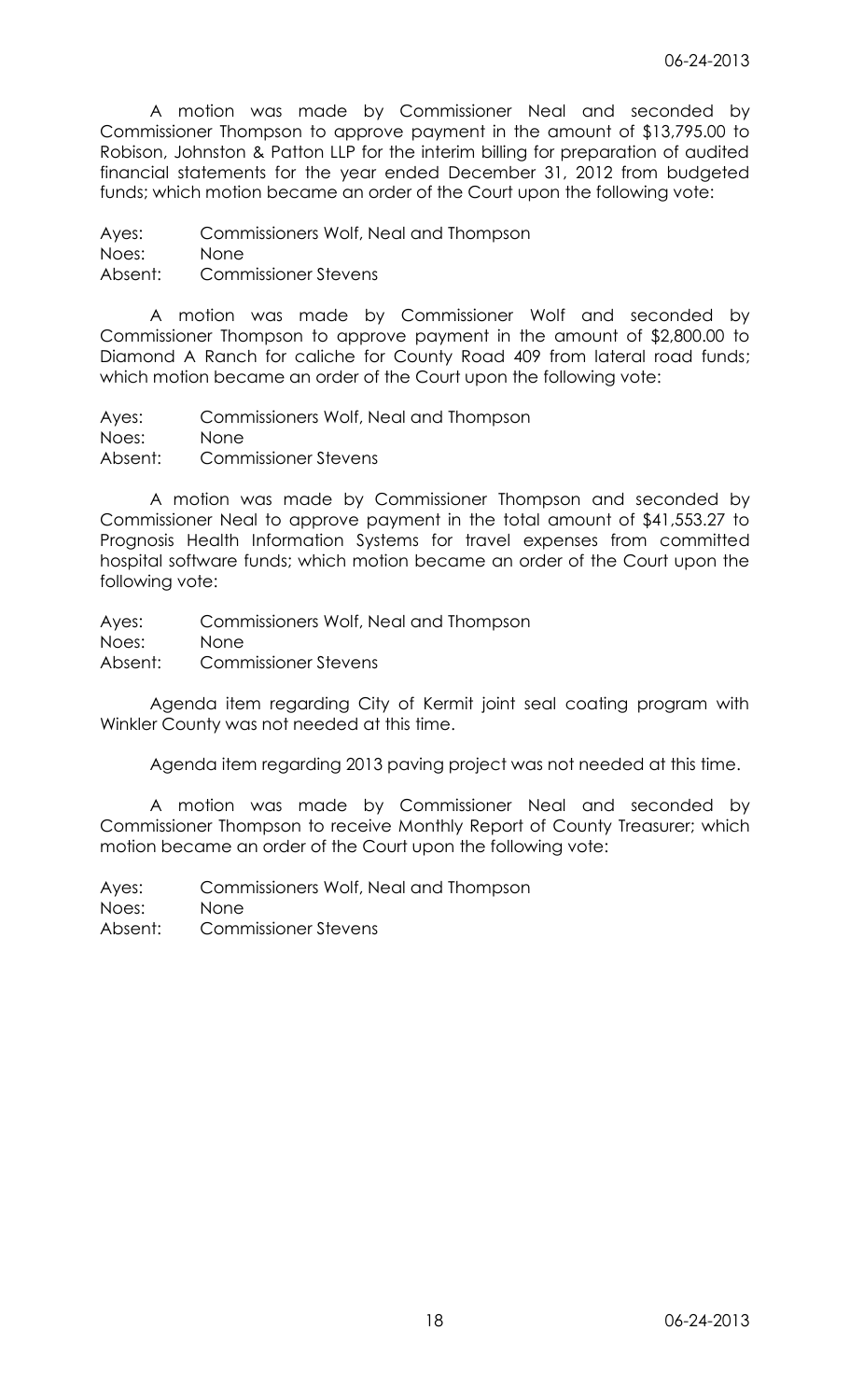# WINKLER COUNTY TREASURER'S REPORT **EULONDA EVEREST**

#### 31-May-13 **Balances** \$ 1,974,951.17 **REVENUE DEPOSITS** \$ 3,059,352.34 **LESS SERVICE CHARGE** \$ 80.00 **PLUS BANK ERROR LESS HOT CHECK Amount Paid Accounts Payable** \$ 743,330.52 Payroll \$ 324,006.03 Jury Fica \$ 220,867.92 Wire Transfers-TDCJ  $\mathbf{s}$ 58.66 **Child Support** \$ 639.69 Wire Transfers-Park Wire Transfers-Tx Pool **Wire Transfers-TCDRS Wire Transfers-CDARS** \$ 2,500,000.00 Wire Transfer-Hospital Support \$ 478,533.07 **AMOUNT TO BALANCE**  $\frac{1}{2}$ 766,787.62 \$ 5,034,223.51 \$ 5,034,223,51 svend Eulonda Everest, County Treasurer **STATE OF TEXAS COUNTY OF WINKLER** SUBSCRIBED AND SWORN to before me on the  $\sqrt{7}$ 2013 0 **RENES TREATMELL Winkler County, Texas** NOTARY PUBLIC<br>STATE OF TEXAS

There were no park project claims for the Court to consider at this time.

A motion was made by Commissioner Neal and seconded by Commissioner Thompson to approve hospital software project claims against the County and pay as per list of vouchers submitted; which motion became an order of the Court upon the following vote:

Ayes: Commissioners Wolf, Neal and Thompson

Noes: None

Absent: Commissioner Stevens

A motion was made by Commissioner Neal and seconded by Commissioner Thompson to approve payroll; which motion became an order of the Court upon the following vote: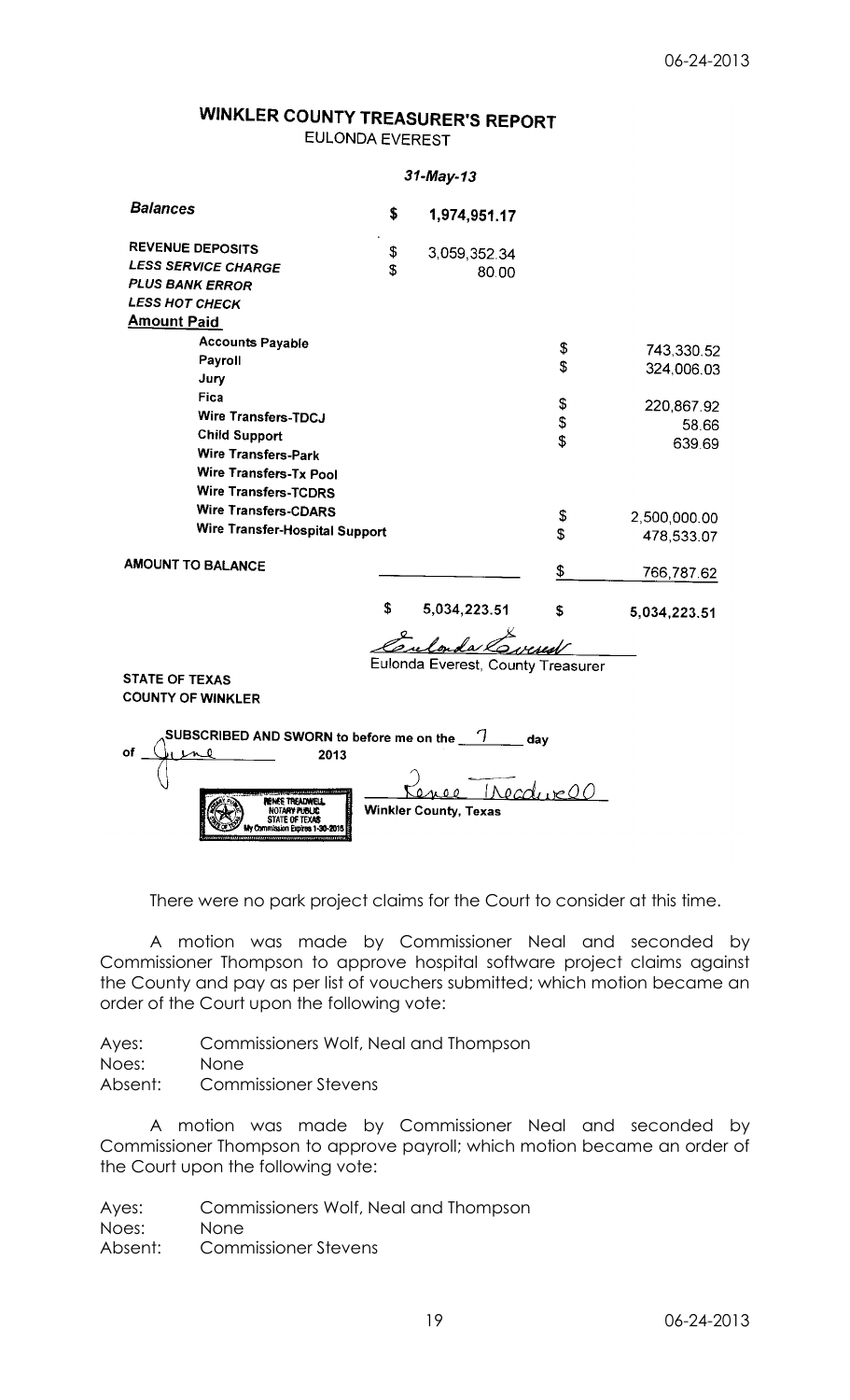A motion was made by Commissioner Neal and seconded by Commissioner Thompson to approve the following line item adjustment(s):

## **WINKLER COUNTY** LINE ITEM ADJUSTMENTS **JUNE 24, 2013**

**COUNTY AUDITOR** 10-202-070 TRAVEL Ś 300.00 10-238-070 COLA  $\mathsf{S}$ 300.00 AMD-HR TRAVEL TO AUDITOR TRAVEL

which motion became an order of the Court upon the following vote:

Ayes: Commissioners Wolf, Neal and Thompson Noes: None Absent: Commissioner Stevens

A motion was made by Commissioner Neal and seconded by Commissioner Thompson to approve the following budget amendment(s):

## **WINKLER COUNTY BUDGET AMENDMENTS JUNE 24, 2013**

**HOSPITAL** 10-230-080 CAPITAL EXPENDITURES<br>10-104-226 TRANSFERS FROM RESERVES  $$41,554.00$  $$41,554.00$ TO RECORD REVENUE & EXPENSE FOR HOSPITAL SOFTWARE TRAVEL FROM COMMITTED **HOSPITAL** 10-600-084 HOSPITAL SUPPORT \$383,592.00 10-104-226 TRANSFERS FROM RESERVE  $$383,592.00$ TO RECORD REVENUE & EXPENSE FOR HOSPITAL MEDICARE PAYMENT FROM COMMITTED **HOSPITAL** 10-104-209 TOBACCO SETTLEMENT FUNDS  $\ddot{\mathsf{S}}$ 53,857.00

10-600-084 HOSPITAL SUPPORT  $\mathsf{S}$ 53.857.00 TO RECORD REVENUE AND EXPENSE FOR TOBACCO SETTLEMENT FUNDS

which motion became an order of the Court upon the following vote:

Ayes: Commissioners Wolf, Neal and Thompson Noes: None Absent: Commissioner Stevens

A motion was made by Commissioner Neal and seconded by Commissioner Thompson to receive the following Monthly Reports from County Officials of fees earned and collected for the month of May, 2013;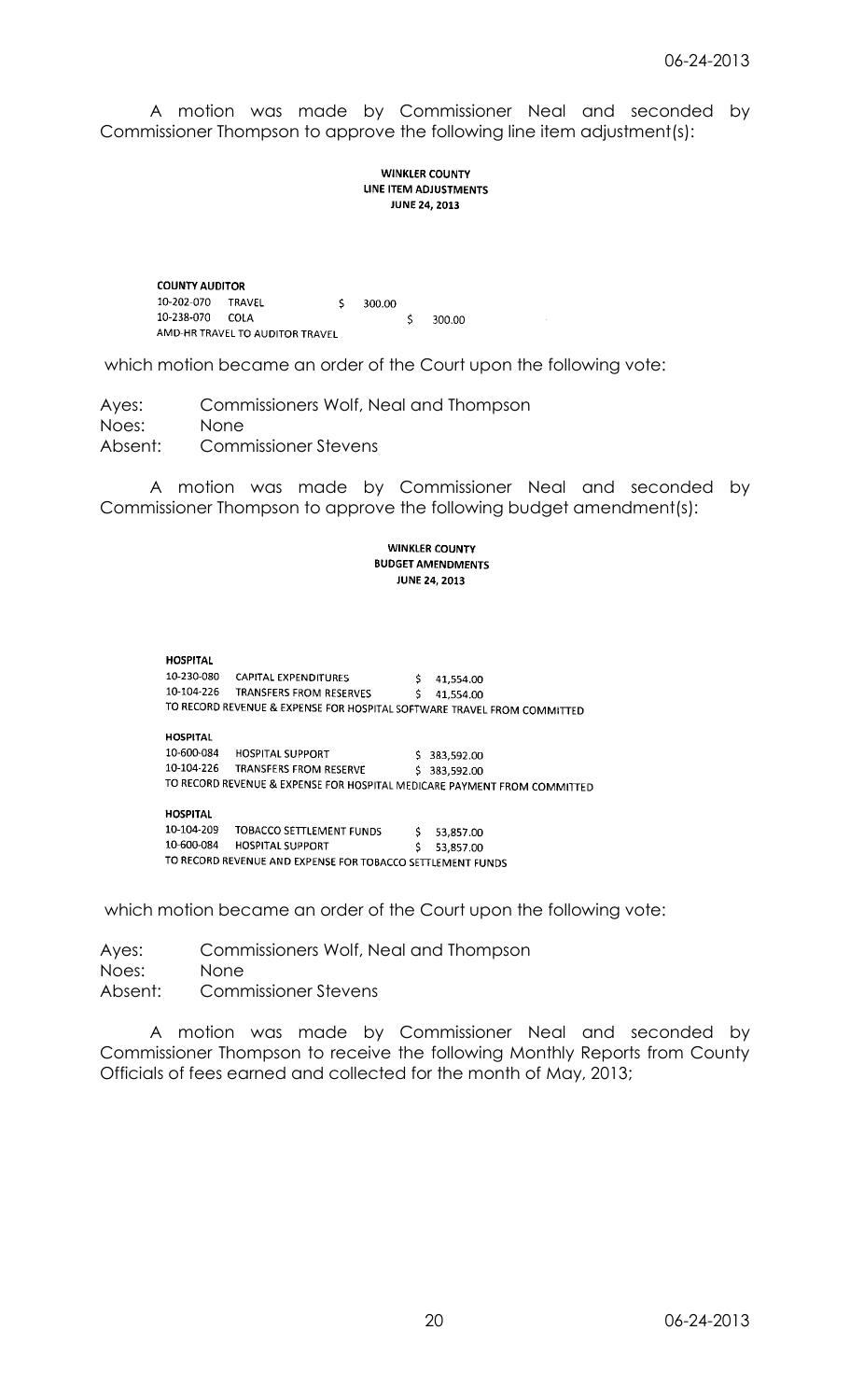MONTHLY REPORTS

| For the Month of                                                                                                                                                                                                                     |  |                  |        |
|--------------------------------------------------------------------------------------------------------------------------------------------------------------------------------------------------------------------------------------|--|------------------|--------|
|                                                                                                                                                                                                                                      |  | Date<br>Received | Amount |
|                                                                                                                                                                                                                                      |  |                  |        |
|                                                                                                                                                                                                                                      |  |                  |        |
|                                                                                                                                                                                                                                      |  |                  |        |
|                                                                                                                                                                                                                                      |  |                  |        |
|                                                                                                                                                                                                                                      |  |                  |        |
| Sherry Terry, District Clerk <u>Conservation and the conservation of the conservation of the conservation of the conservation of the conservation of the conservation of the conservation of the conservation of the conservatio</u> |  |                  |        |
|                                                                                                                                                                                                                                      |  |                  |        |
|                                                                                                                                                                                                                                      |  |                  |        |
|                                                                                                                                                                                                                                      |  |                  |        |
|                                                                                                                                                                                                                                      |  |                  |        |
|                                                                                                                                                                                                                                      |  |                  |        |
|                                                                                                                                                                                                                                      |  |                  |        |
|                                                                                                                                                                                                                                      |  |                  |        |
|                                                                                                                                                                                                                                      |  |                  |        |
|                                                                                                                                                                                                                                      |  |                  |        |
| Lee Wilson, Constable Pct #2                                                                                                                                                                                                         |  |                  |        |
| Richard Crow, Constable Pct #1-1000                                                                                                                                                                                                  |  |                  |        |
|                                                                                                                                                                                                                                      |  |                  |        |

which motion became an order of the Court upon the following vote:

Ayes: Commissioners Wolf, Neal and Thompson Noes: None Absent: Commissioner Stevens

A motion was made by Commissioner Neal and seconded by Commissioner Thompson to examine and approve bills over \$500.00 and place in line for payment; which motion became an order of the Court upon the following vote:

Ayes: Commissioners Wolf, Neal and Thompson Noes: None Absent: Commissioner Stevens

A motion was made by Commissioner Neal and seconded by Commissioner Thompson to approve claims against the County and pay as per list of vouchers submitted; which motion became an order of the Court upon the following vote: